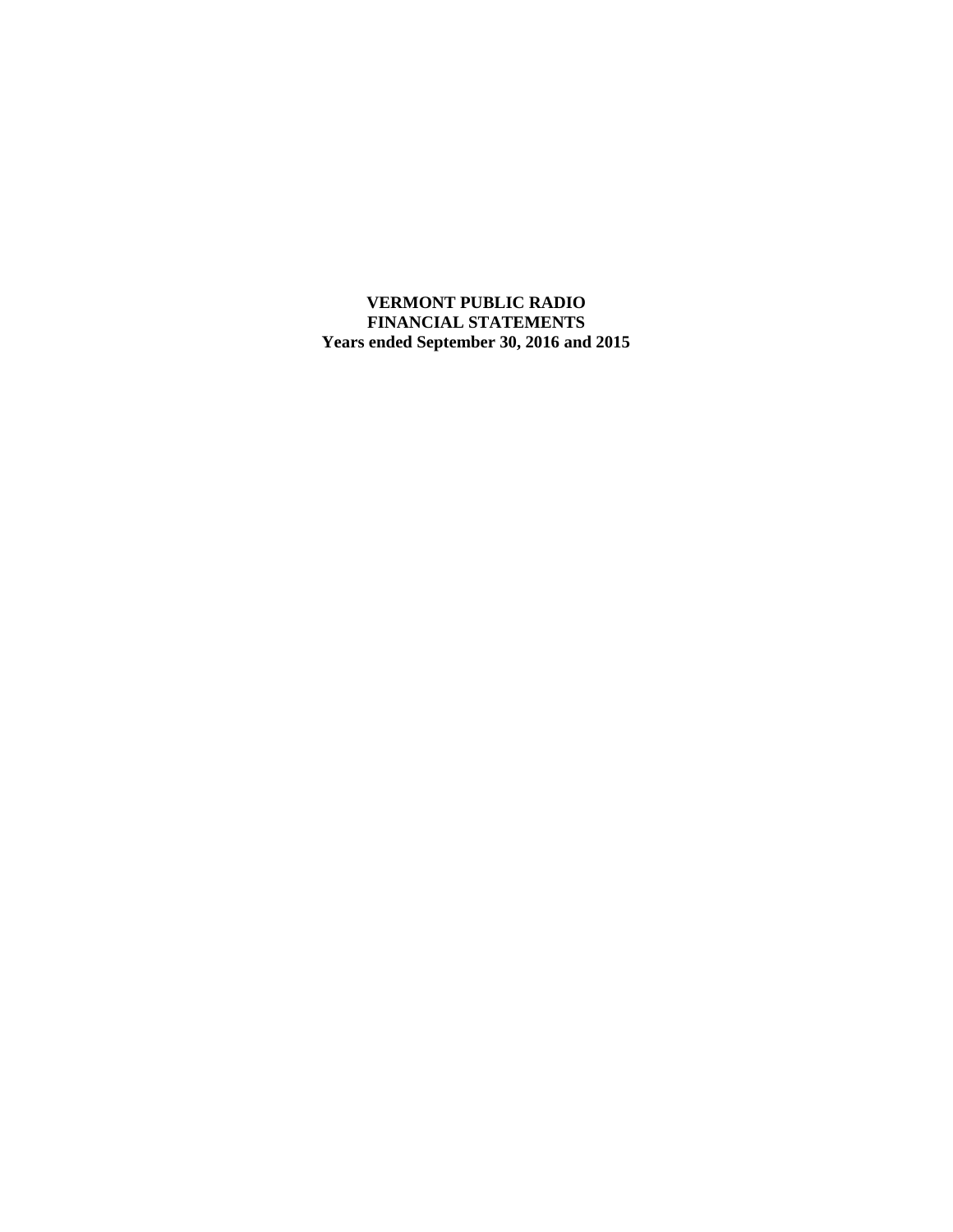# **VERMONT PUBLIC RADIO FINANCIAL STATEMENTS Years ended September 30, 2016 and 2015**

# TABLE OF CONTENTS

|                                         | Page           |
|-----------------------------------------|----------------|
| <b>Independent Auditor's Report</b>     | 1              |
| <b>Financial Statements</b>             |                |
| <b>Statements of Financial Position</b> | 2              |
| <b>Statement of Activities</b>          | 3              |
| <b>Statement of Functional Expenses</b> | $\overline{4}$ |
| <b>Statements of Cash Flows</b>         | 5              |
| <b>Notes to Financial Statements</b>    | 6              |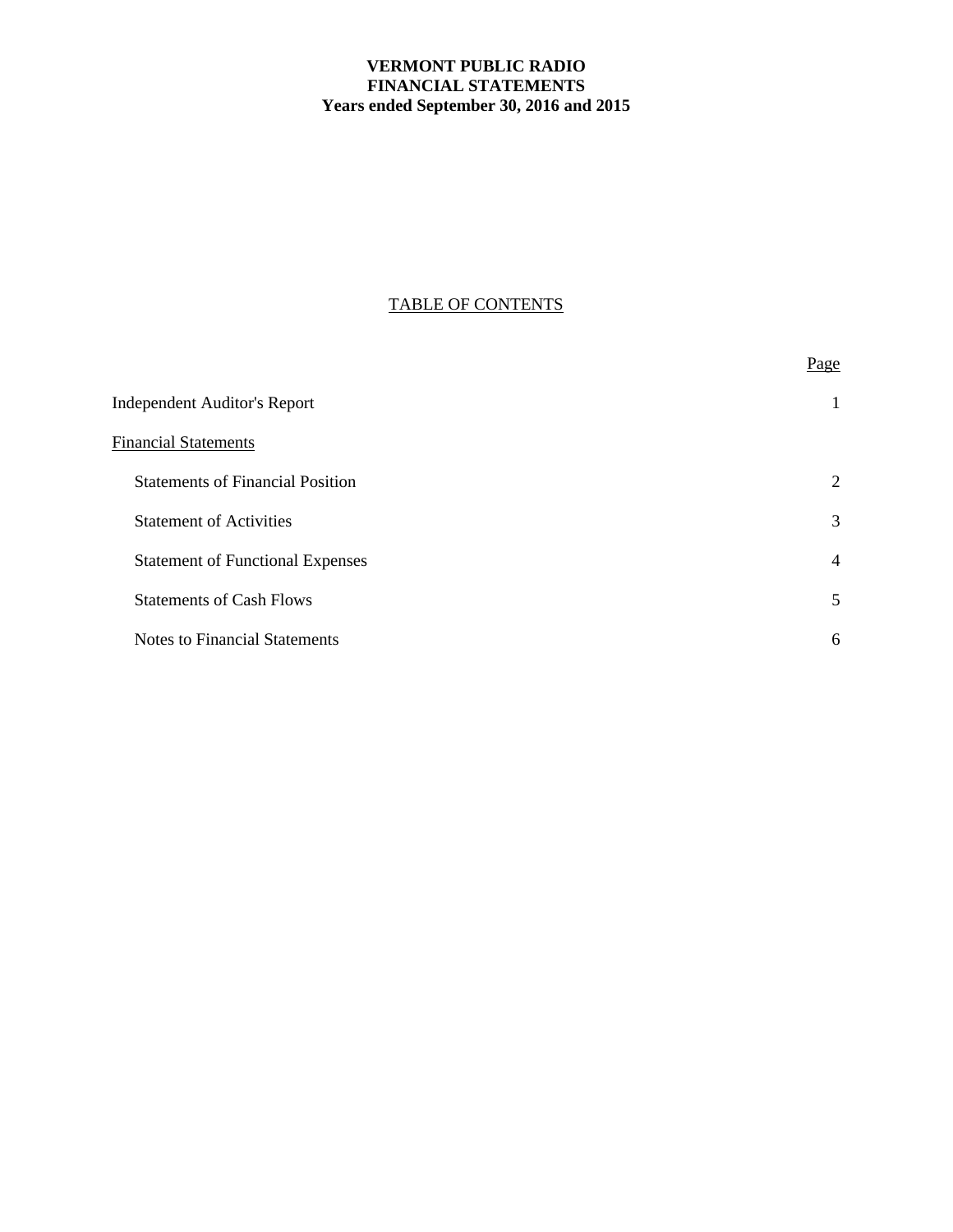

DAVID C. GRIPPIN CPA CVA RICHARD D. DONLAN CPA KIMBERLY M. PINKHAM CPA CFP® JOHN F. DARCY MBA CPA

#### INDEPENDENT ATJDITOR'S REPORT

To the Board of Directors of Verrnont Public Radio

We have audited the accompanying financial statements of Vermont Public Radio (a nonprofit organization), which comprise the statement of financial position as of Septembet 30,2016, and the related statements of activities, functional expenses and cash flows for the year then ended, and the related notes to the financial statements.

#### Management's Responsibility for the Financial Statements

Management is responsible for the preparation and fair presentation of these fìnancial statements in accordance with accounting principles generally accepted in the United States of America; this includes the desigr, implementation, and maintenance of internal control relevant to the preparation and fair presentation of financial statements that are free from material misstatement, whether due to fraud or error.

#### Auditor's Responsibility

Our responsibility is to express an opinion on these financial statements based on our audit. We conducted our audit in accordance with auditing standards generally accepted in the United States of America. Those standards require that we plan and perforrn the audit to obtain reasonable assurance about whether the financial statements are free from material misstatement.

An audit involves performing procedures to obtain audit evidence about the amounts and disclosures in the financial statements. The procedwes selected depend on the auditor's judgment, including the assessment of the risks of material misstatement of the financial statements, whether due to fraud or error. In making those risk assessments, the auditor considers intemal control relevant to the entity's preparation and fair presentation of the financial statements in order to design audit procedures that are appropriate in the circumstances, but not for the purpose of expressing an opinion on the effectiveness of the entity's internal control. Accordingly, we express no such opinion. An audit also includes evaluating the appropriateness of accounting policies used and the reasonableness of significant accounting estimates made by management, as well as evaluating the overall presentation of the financial statements.

We believe that the audit evidence we have obtained is sufficient and appropriate to provide a basis for our audit opinion.

#### Opinion

In our opinion, the financial statements referred to above present fairly, in all material respects, the financial position of Vermont Public Radio as of September 30,2016, and the changes in its net assets and its cash flows for the year then ended in accordance with accounting principles generally accepted in the United States of America.

#### Report on Summarized Comparative Information

We have previously audited the Vermont Public Radio's 2015 financial statements, and we expressed an unmodified audit opinion on those audited financial statements in our report dated May 6,2016. In our opinion, the summarized comparative information presented herein as of and for the year ended September 30, 2015 is consistent, in all material respects, with the audited financial statements from which it has been derived.

uppin, Donlan + Pinkham, PLC

Registration number 553 February 24,2017

-1- "INNOVATIVE SOLUTIONS & PERSONAL SERVICE"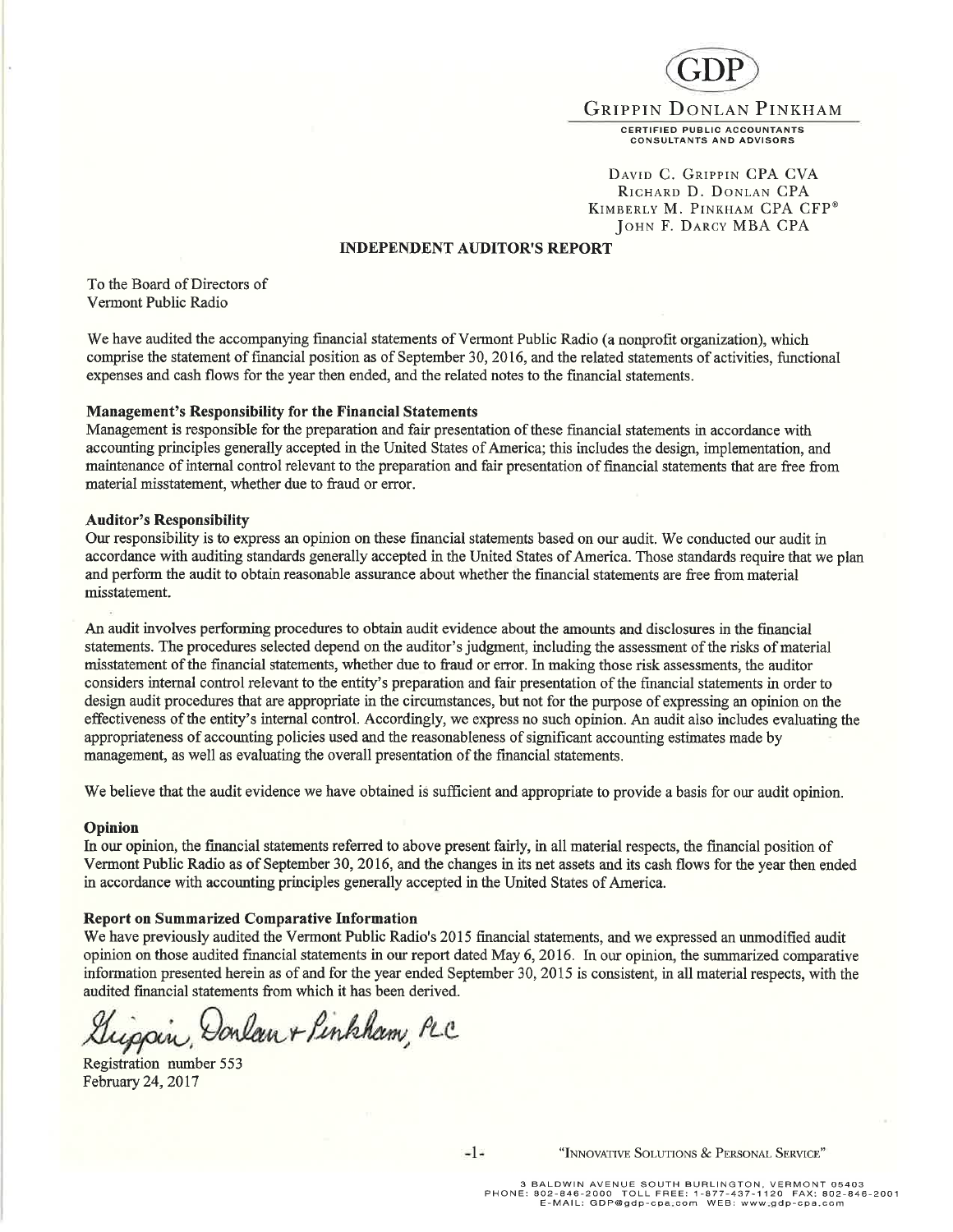# **VERMONT PUBLIC RADIO STATEMENTS OF FINANCIAL POSITION September 30, 2016 and 2015**

|                                               | 2016            | 2015            |
|-----------------------------------------------|-----------------|-----------------|
| <b>ASSETS</b>                                 |                 |                 |
| <b>Current Assets</b>                         |                 |                 |
| Cash $\&$ cash equivalents                    | \$<br>1,290,651 | \$<br>1,615,626 |
| Underwriting receivable, net                  | 201,746         | 224,519         |
| Other receivables                             | 6,476           | 16,108          |
| Pledges receivable, net                       | 1,272,795       | 1,078,981       |
| Prepaid expenses                              | 36,545          | 48,746          |
| <b>Total Current Assets</b>                   | 2,808,213       | 2,983,980       |
| <b>Other Assets</b>                           |                 |                 |
| Property and equipment, net                   | 12,207,091      | 6,362,535       |
| Escrow                                        | 250,098         |                 |
| Investments                                   | 10,020,218      | 9,642,859       |
| FCC licenses                                  | 3,252,606       | 3,220,223       |
| Pledges receivable, net, less current portion | 1,441,937       | 1,987,517       |
| Beneficial interests in trusts                | 780,779         | 716,709         |
| <b>Total Other Assets</b>                     | 27,952,729      | 21,929,843      |
| <b>Total Assets</b>                           | \$ 30,760,942   | \$24,913,823    |
| <b>LIABILITIES AND NET ASSETS</b>             |                 |                 |
| <b>Current Liabilities</b>                    |                 |                 |
| Current portion of long-term debt             | \$<br>341,520   | \$<br>13,879    |
| Accounts payable                              | 151,226         | 224,775         |
| Accounts payable - construction               | 516,325         | 612,219         |
| Accrued payroll                               | 209,098         | 216,916         |
| Deferred income                               | 47,778          | 55,256          |
| <b>Total Current Liabilities</b>              | 1,265,947       | 1,123,045       |
| <b>Long-term Liabilities</b>                  |                 |                 |
| Long-term debt, less current portion          | 4,000,000       |                 |
| <b>Total Long-term Liabilities</b>            | 4,000,000       |                 |
| <b>Total Liabilities</b>                      | 5,265,947       | 1,123,045       |
| <b>Net Assets</b>                             |                 |                 |
| Unrestricted                                  |                 |                 |
| Undesignated                                  | 3,533,316       | 588,931         |
| Unrestricted reserves                         | 1,127,292       | 1,162,886       |
| Net property and equipment and FCC licenses   | 11,118,177      | 9,568,879       |
| Subtotal - unrestricted                       | 15,778,785      | 11,320,696      |
| Temporarily restricted                        | 1,767,400       | 4,604,773       |
| Permanently restricted                        | 7,948,810       | 7,865,309       |
| <b>Total Net Assets</b>                       | 25,494,995      | 23,790,778      |
| <b>Total Liabilities and Net Assets</b>       | \$ 30,760,942   | \$24,913,823    |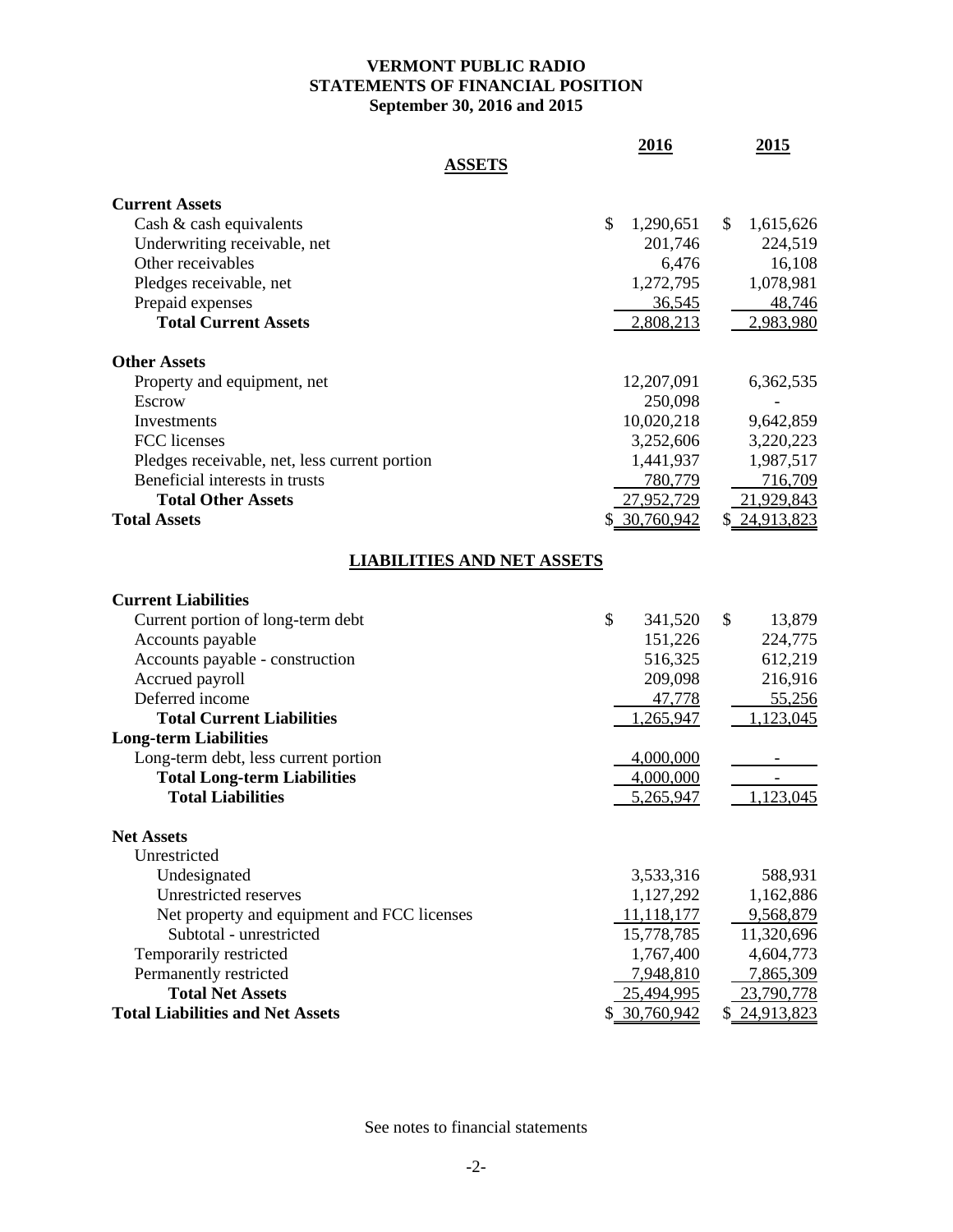# **VERMONT PUBLIC RADIO STATEMENT OF ACTIVITIES For the year ended September 30, 2016 (With comparative totals for 2015)**

|                                                  |           |               | <b>Total</b>        | Temporarily       | Permanently       | 2016            | 2015         |
|--------------------------------------------------|-----------|---------------|---------------------|-------------------|-------------------|-----------------|--------------|
|                                                  | Operating | Non-operating | <b>Unrestricted</b> | <b>Restricted</b> | <b>Restricted</b> | <b>Total</b>    | <b>Total</b> |
| <b>Support and Revenue</b>                       |           |               |                     |                   |                   |                 |              |
| Individual giving and membership                 | 4,539,161 | S.            | \$<br>4,539,161     | \$                | \$                | 4,539,161<br>S. | 4,621,212    |
| Bequests and contributions                       | 23,328    | 335,832       | 359.160             | 1,745,019         | 19,431            | 2,123,610       | 3,611,916    |
| Underwriting                                     | 2,046,279 |               | 2,046,279           |                   |                   | 2,046,279       | 2,040,435    |
| Donated goods and services                       | 898,328   |               | 898,328             |                   |                   | 898,328         | 838,882      |
| Corporation for Public Broadcasting (CPB) Grants | 768,364   |               | 768,364             |                   |                   | 768,364         | 603,025      |
| Investment income (loss)                         | 250,338   | 80,903        | 331,241             | 391,914           |                   | 723,155         | (286, 647)   |
| Strategic draw                                   | 168,247   | (168, 247)    |                     |                   |                   |                 |              |
| Change in beneficial interests in trusts         |           |               |                     |                   | 64,070            | 64,070          | (8,362)      |
| Loss on disposal of property and equipment       |           | (253, 361)    | (253, 361)          |                   |                   | (253, 361)      | (207,766)    |
| Telecasting, production and other income         | 130,218   | 250,000       | 380,218             |                   |                   | 380,218         | 101,508      |
| Subtotal                                         | 8,824,263 | 245,127       | 9,069,390           | 2,136,933         | 83,501            | 11,289,824      | 11,314,203   |
| Net assets released from restriction             | 103,925   | 4,870,381     | 4,974,306           | (4,974,306)       |                   |                 |              |
| Total support and revenue                        | 8,928,188 | 5,115,508     | 14,043,696          | (2,837,373)       | 83,501            | 11,289,824      | 11,314,203   |
| <b>Expenses</b>                                  |           |               |                     |                   |                   |                 |              |
| Program services                                 | 6,287,283 |               | 6,287,283           |                   |                   | 6,287,283       | 6,002,010    |
| Management and general                           | 1.353.472 |               | 1.353.472           |                   |                   | 1,353,472       | 1,023,053    |
| Fundraising and membership                       | 1,210,040 |               | 1,210,040           |                   |                   | 1,210,040       | 1,376,504    |
| Capital campaign                                 |           | 181,259       | 181,259             |                   |                   | 181,259         | 236,316      |
| Subtotal expenses                                | 8,850,795 | 181,259       | 9,032,054           | $\sim$            |                   | 9,032,054       | 8,637,883    |
| Change in net assets, before depreciation        | 77,393    | 4,934,249     | 5,011,642           | (2,837,373)       | 83,501            | 2,257,770       | 2,676,320    |
| Depreciation                                     |           | 553,553       | 553,553             |                   |                   | 553,553         | 562,657      |
| Change in net assets, after depreciation         | 77,393    | 4,380,696     | 4,458,089           | (2,837,373)       | 83,501            | 1,704,217       | 2,113,663    |
| Beginning net assets                             |           |               | 11,320,696          | 4,604,773         | 7,865,309         | 23,790,778      | 21,677,115   |
| Ending net assets                                |           |               | \$15,778,785        | 1,767,400         | 7,948,810         | 25,494,995      | 23,790,778   |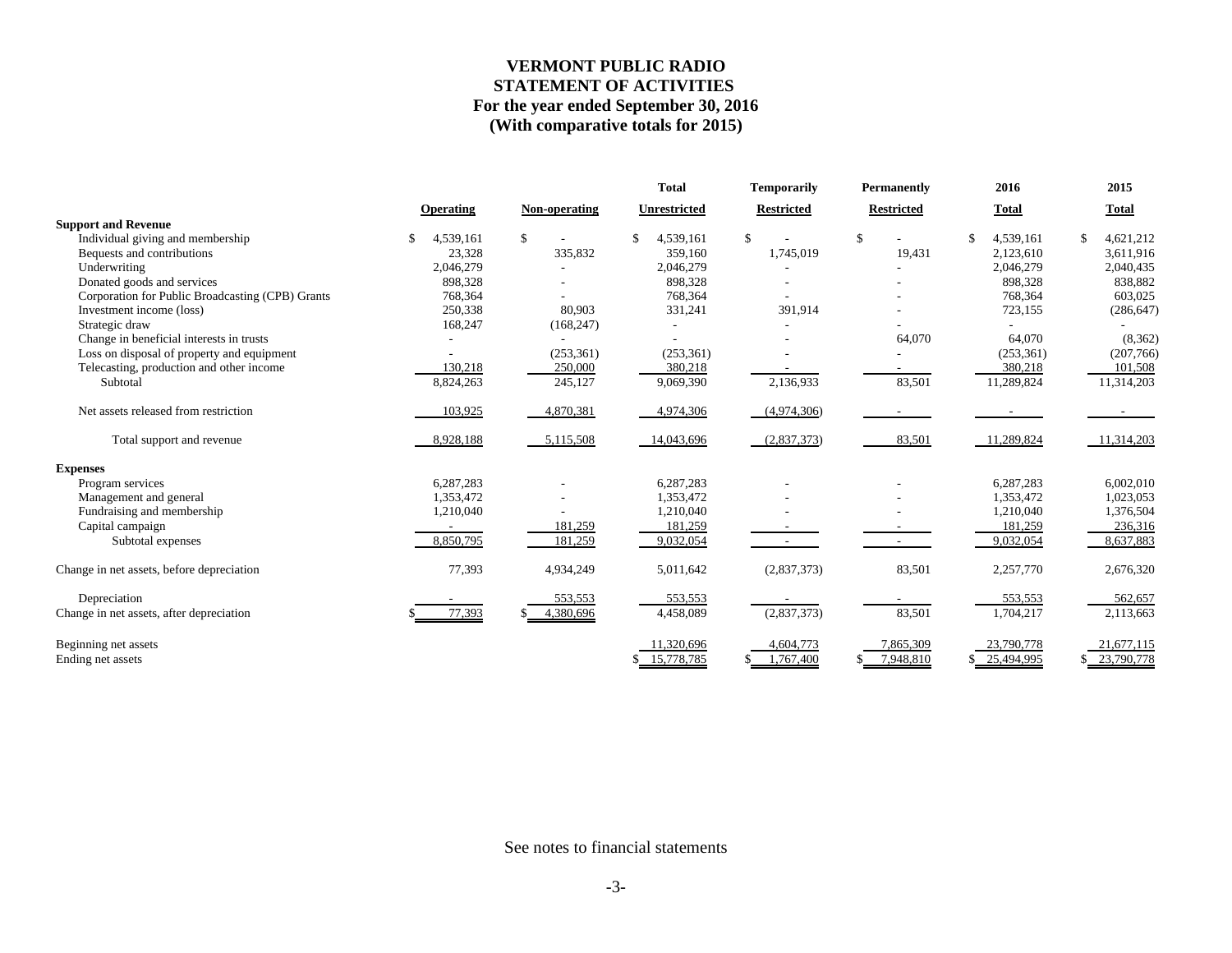# **VERMONT PUBLIC RADIO STATEMENT OF FUNCTIONAL EXPENSES For the year ended September 30, 2016 (With comparative totals for 2015)**

|                                           |                 |    |                   | <b>Fundraising</b> |               |                 |                 |     |              |
|-------------------------------------------|-----------------|----|-------------------|--------------------|---------------|-----------------|-----------------|-----|--------------|
|                                           |                 |    | <b>Management</b> | and                |               |                 |                 |     |              |
|                                           | Program         |    | and               | Membership         |               | Capital         | 2016            |     | 2015         |
|                                           | <b>Services</b> |    | <b>General</b>    | <b>Development</b> |               | <b>Campaign</b> | <b>Total</b>    |     | <b>Total</b> |
| Salaries and wages                        | 2,566,487       | \$ | 733,959           | \$<br>573,453      | $\frac{1}{2}$ | 34,140          | \$<br>3,908,039 | \$  | 3,508,439    |
| Payroll taxes                             | 207,371         |    | 47,236            | 46,585             |               | 1,993           | 303,185         |     | 287,074      |
| Pension expense                           | 79,814          |    | 22,454            | 20,001             |               |                 | 122,269         |     | 115,909      |
| Employee benefits                         | 441,038         |    | 96,579            | 109,500            |               | 4,439           | 651,556         |     | 674,234      |
| Subtotal - Personnel                      | 3,294,710       |    | 900,228           | 749,539            |               | 40,572          | 4,985,049       |     | 4,585,656    |
| Program acquisitions and affiliations     | 1,058,347       |    |                   |                    |               |                 | 1,058,347       |     | 1,025,644    |
| Donated supplies and services             | 750,289         |    | 73,804            | 74,235             |               |                 | 898,328         |     | 838,882      |
| Occupancy                                 | 536,204         |    | 21,095            | 64,147             |               |                 | 621,446         |     | 618,516      |
| Professional fees                         | 173,834         |    | 66,177            | 113,398            |               | 101,994         | 455,403         |     | 521,990      |
| Office expenses                           | 121,672         |    | 48,752            | 159,287            |               | 36,557          | 366,268         |     | 446,920      |
| Information technology                    | 205,276         |    | 23,367            | 17,741             |               |                 | 246,384         |     | 260,745      |
| Conferences and meetings                  | 21,318          |    | 77,532            | 4,292              |               |                 | 103,142         |     | 80,010       |
| Travel                                    | 64,142          |    | 5,498             | 5,229              |               | 2,136           | 77,005          |     | 66,142       |
| Insurance                                 | 27,097          |    | 32,041            | 2,153              |               |                 | 61,291          |     | 57,783       |
| Accounting fees                           |                 |    | 46,478            |                    |               |                 | 46,478          |     | 39,568       |
| Legal fees                                | 3,740           |    | 39,333            |                    |               |                 | 43,073          |     | 10,845       |
| Advertising                               | 30,654          |    | 2,669             | 3,396              |               |                 | 36,719          |     | 38,777       |
| Miscellaneous                             |                 |    | 16,498            | 2,050              |               |                 | 18,548          |     | 13,795       |
| Bad debt expense                          |                 |    |                   | 14,478             |               |                 | 14,478          |     | 28,257       |
| Interest                                  |                 |    |                   | 95                 |               |                 | 95              |     | 4,353        |
| <b>Total expenses before depreciation</b> | 6,287,283       |    | 353,472           | ,210,040           |               | 181,259         | 9,032,054       |     | 8,637,883    |
| Depreciation                              | 459,600         |    | 61,691            | 32,262             |               |                 | 553,553         |     | 562,657      |
| <b>Total expenses</b>                     | \$<br>6,746,883 | S  | 1,415,163         | \$<br>,242,302     | \$            | 181,259         | \$<br>9,585,607 | \$. | 9,200,540    |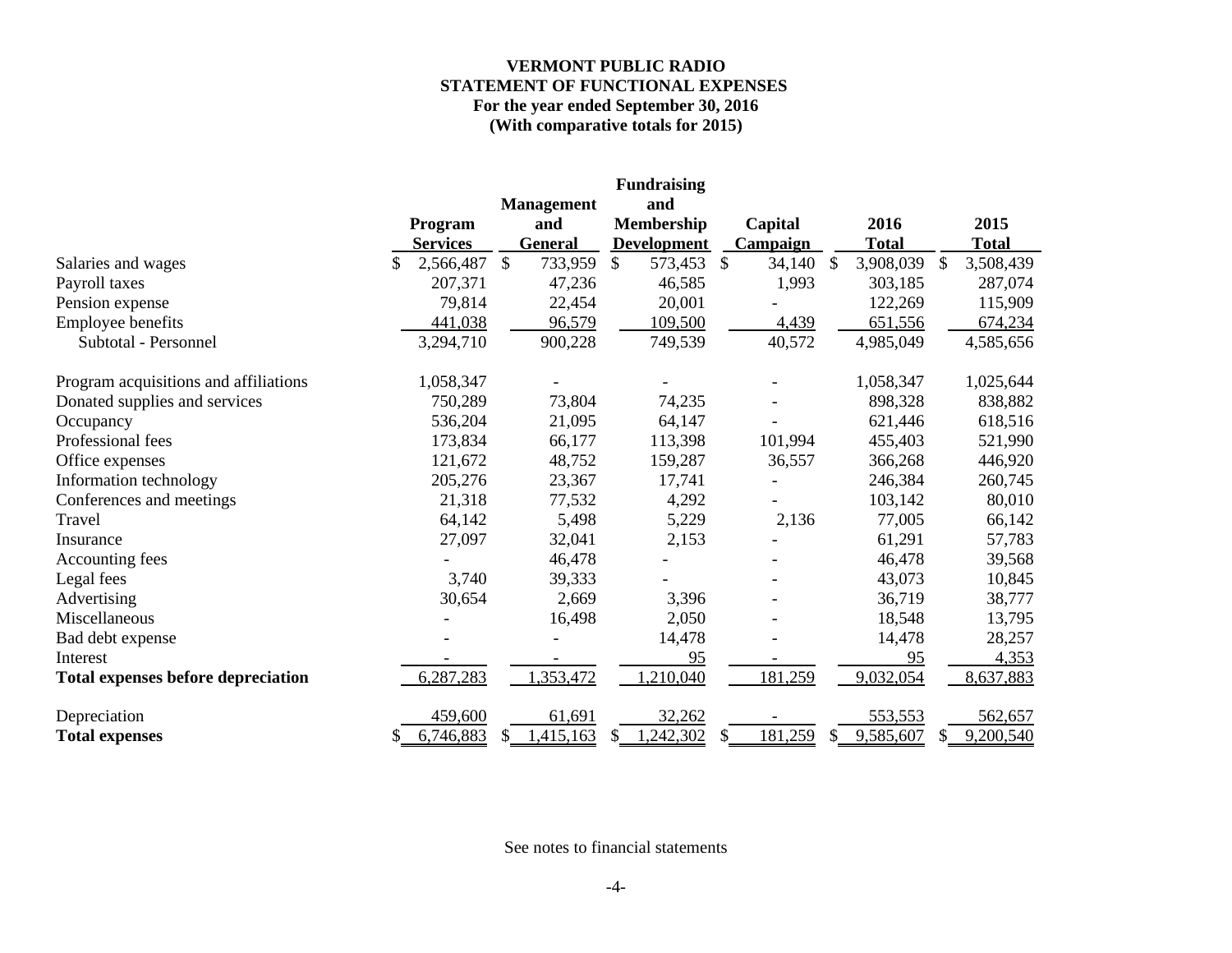# **VERMONT PUBLIC RADIO STATEMENTS OF CASH FLOWS Years ended September 30, 2016 and 2015**

|                                                                | 2016             | 2015                |
|----------------------------------------------------------------|------------------|---------------------|
| <b>Cash Flows from Operating Activities</b>                    |                  |                     |
| Change in net assets                                           | \$<br>1,704,217  | \$<br>2,113,663     |
| Adjustments to reconcile change in net assets to               |                  |                     |
| net cash provided (used) by operating activities:              |                  |                     |
| Depreciation                                                   | 553,553          | 562,657             |
| Loss on disposal of property and equipment                     | 253,361          | 207,766             |
| Gain on sale of translator licenses                            | (250,000)        |                     |
| Endowment campaign bad debt recovery                           |                  | (4, 367)            |
| Gifts restricted for capital purposes                          | (1,745,019)      | (3,499,270)         |
| Gifts restricted for endowment                                 | (19, 431)        | (50,000)            |
| Non-operating capital campaign expenses                        | 181,259          | 236,316             |
| Non-operating investment (income) loss                         | (304, 570)       | 479,617             |
| Change in beneficial interest in trusts                        | (64,070)         | 8,362               |
| Other non-operating income<br>(Increase) decrease in:          | (335, 832)       | (2,500)             |
|                                                                |                  |                     |
| Underwriting receivables<br>Pledges receivable                 | 22,773<br>15,901 | (7,296)<br>101,925  |
| Other receivables                                              | 9,632            |                     |
| Prepaid expenses                                               | 12,201           | (15, 496)<br>27,047 |
| Escrow                                                         | (250,098)        |                     |
| Increase (decrease) in:                                        |                  |                     |
| Accounts payable                                               | (100, 556)       | 2,545               |
| Accrued payroll                                                | (7,818)          | (21,718)            |
| Deferred income                                                | (7, 478)         | (18, 313)           |
| <b>Net Cash Provided (Used) by Operating Activities</b>        | (331,975)        | 120,938             |
|                                                                |                  |                     |
| <b>Cash Flows from Investing Activities</b>                    |                  |                     |
| Proceeds from sale of fixed assets                             |                  | 112                 |
| Proceeds from sale of translator licenses                      | 250,000          |                     |
| Purchases of property, equipment and intangibles               | (6,772,298)      | (1,993,500)         |
| Change in other investments                                    | (1,968)          |                     |
| Non-operating interest and dividend income                     | 291,561          | 248,293             |
| Investment and other fees                                      | (101,908)        | (124, 822)          |
| Proceeds from sales of investment securities                   | 5,299,461        | 5,446,391           |
| Purchases of investment securities                             | (5,239,405)      | (5,066,784)         |
| Income and gains deposited or retained in endowment funds, net | (320, 531)       | (265, 436)          |
| <b>Net Cash Used by Investing Activities</b>                   | (6,595,088)      | (1,755,746)         |
| <b>Cash Flows from Financing Activities</b>                    |                  |                     |
| Endowment gifts received                                       | 19,431           | 55,309              |
| Capital gifts and grants received                              | 2,416,716        | 2,133,511           |
| Capital campaign expenses paid                                 | (161,700)        | (229, 977)          |
| Proceeds from long-term debt                                   | 4,341,520        |                     |
| Principal payments on long-term debt                           | (13,879)         | (52, 433)           |
| Decrease in line of credit                                     |                  | (127, 979)          |
| <b>Net Cash Provided by Financing Activities</b>               | 6,602,088        | 1,778,431           |
| <b>Increase (Decrease) in Cash and Cash Equivalents</b>        | (324, 975)       | 143,623             |
| <b>Beginning Cash and Cash Equivalents</b>                     | 1,615,626        | 1,472,003           |
| <b>Ending Cash and Cash Equivalents</b>                        | 1,290,651        | 1,615,626           |
| Supplemental disclosure of cash flow information:              |                  |                     |
| Cash paid for interest                                         | \$<br>61,669     | \$<br>4,353         |
| Cash paid for income taxes                                     | \$<br>16,496     | \$<br>11,609        |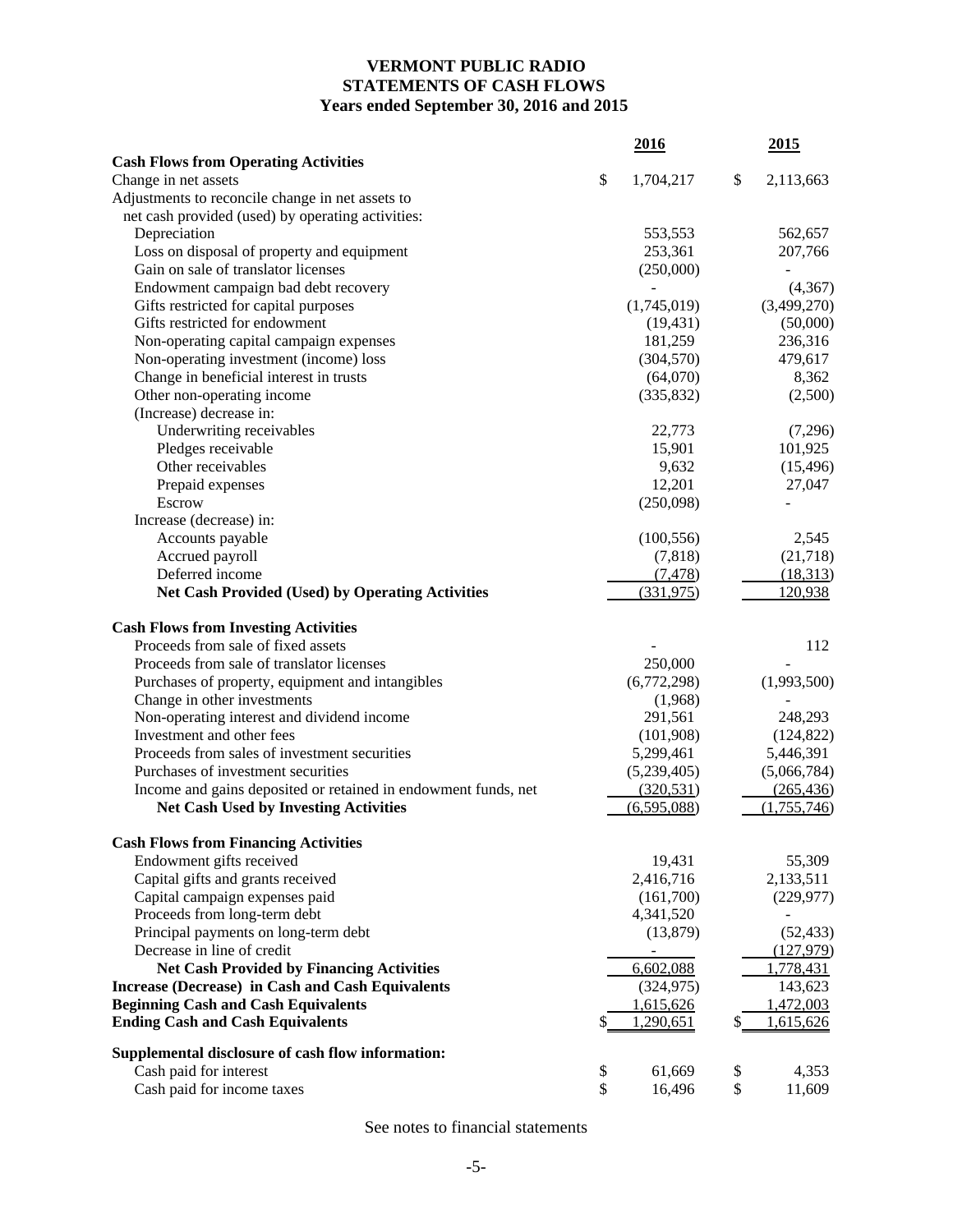# **1) Summary of Operations and Significant Accounting Policies**

### Nature of activities

Vermont Public Radio ("VPR") is a not-for-profit corporation that operates non-commercial public radio stations in Vermont: WVPS-FM and WOXR-FM in Burlington, WVPR-FM in Windsor, WRVT-FM in Rutland, WVPA-FM in St. Johnsbury, WBTN-FM in Bennington, WNCH-FM in Norwich, WVTQ-FM in Sunderland/Manchester, WVTI-FM in Brighton, WVNK in Manchester, WOXM-FM and WVXM-FM in Middlebury, WVXR-FM in Randolph, WVBA in Brattleboro and WVTX-FM in Colchester. All of these stations are accounted for as a single operating entity. VPR obtains its revenue principally from public contributions and underwriting contracts with area businesses.

### Measure of operations

VPR includes in operations all revenues and expenses from regularly carried-on business. Operations do not include return on long-term investments (net of fees), changes in value of beneficial interest in trusts, investment returns not designated for current operations (net of fees), or solicitations for capital support.

### Financial statement presentation

VPR reports its financial statements according to three classes of net assets as follows:

*Permanently restricted net assets -* net assets limited by donor-imposed restrictions that the resources must be maintained permanently*.*

*Temporarily restricted net assets -* net assets limited by donor-imposed restrictions that will expire by the passage of time or action by VPR.

*Unrestricted net assets -* net assets not limited by donor-imposed restrictions.

# Comparative financial information

The financial statements include certain prior year summarized comparative information in total but not by net asset class. Such information does not include sufficient detail to constitute a presentation in conformity with generally accepted accounting principles. Accordingly, such information should be read in conjunction with VPR's financial statements for the year ended September 30, 2015, from which the summarized information was derived.

### Reclassifications

Certain accounts in the prior year financial statements have been reclassified for comparative purposes to conform with the presentation in the current year financial statements. The reclassifications did not have any impact on the previously reported net assets or change in net assets.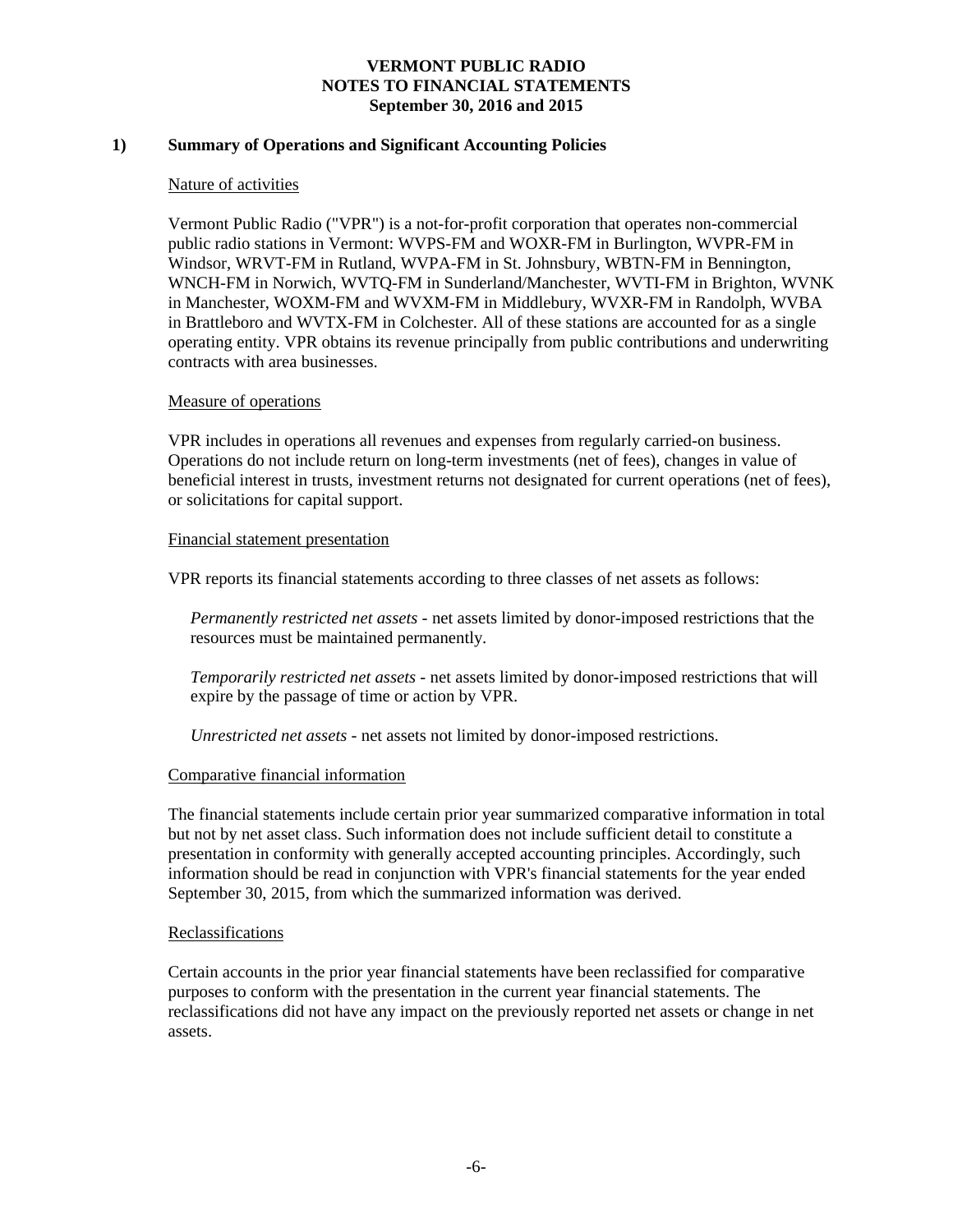# **1) Summary of Operations and Significant Accounting Policies (continued)**

### Contributions

VPR reports contributions received as unrestricted, temporarily restricted or permanently restricted support depending on the existence and/or nature of any donor restrictions. When a restriction expires, temporarily restricted net assets are reclassified to unrestricted net assets and reported in the Statement of Activities as net assets released from restrictions.

### Cash & cash equivalents

Cash & cash equivalents include balances in operating checking accounts, interest and noninterest-bearing liquid investment accounts, sweep accounts, money market accounts, and financial assets with maturities of three months or less, which have not been designated as part of VPR's long-term investable assets.

### Pledges receivable

Unconditional promises to give that are expected to be collected within one year are recorded at net realizable value. Unconditional promises to give that are expected to be collected in future years are recorded at the present value of their estimated future cash flows using a discount rate of 5%. Amortization of the discounts is included in contribution revenue.

Conditional promises to give are not included in contribution revenue until the conditions are substantially met.

VPR uses the allowance method to record estimated uncollectible receivables. The allowance is based on prior years' experience and management's analysis of specific promises made.

# Underwriting receivable

VPR recognizes underwriting revenue when the advertising spots are aired. VPR uses the allowance method to record estimated uncollectible amounts.

### Income taxes

VPR is exempt from federal income tax under Section  $501(c)(3)$  of the Internal Revenue Code. However, income from certain activities not directly related to VPR's tax-exempt purpose is subject to taxation as unrelated business income. Unrelated business income taxes were approximately \$16,000 in 2016 and \$11,000 in 2015. VPR qualifies for the charitable contribution deduction under Section  $170(b)(1)(A)$  and has been classified as an organization other than a private foundation under Section 509(a)(2) of the Code.

### Allocated costs

The costs of providing VPR's programs and other activities have been summarized on a functional basis in the Statement of Activities. Accordingly, certain costs have been allocated among the programs and supporting services.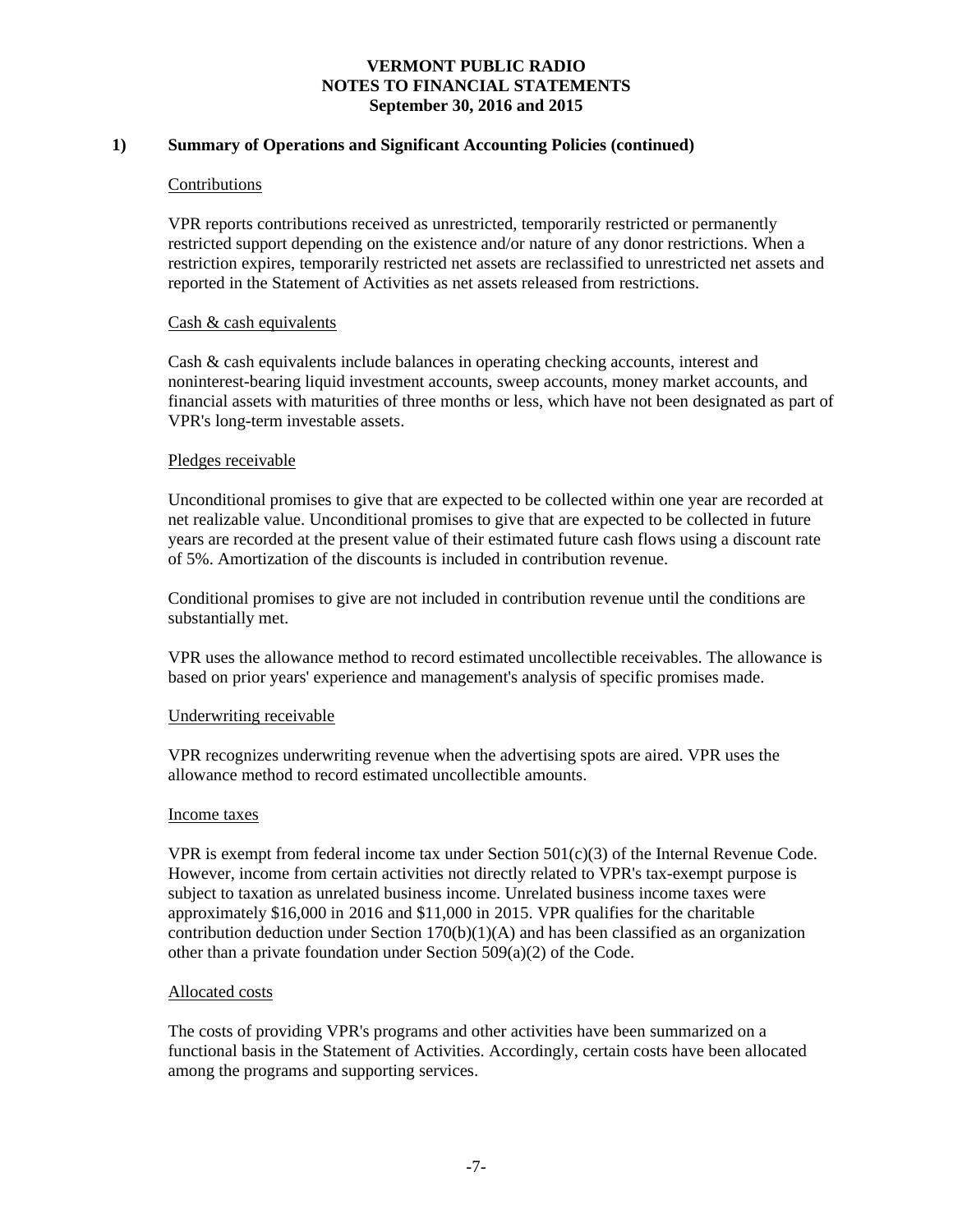# **1) Summary of Operations and Significant Accounting Policies (continued)**

### Donated goods and services

Donated services are recognized as contributions if the services (a) create or enhance nonfinancial assets or (b) require specialized skills, are performed by people with those skills, and would otherwise be purchased by VPR. Volunteers also perform various functions, primarily fundraising and administrative duties, which do not meet the criteria for recognition in the financial statements.

VPR has recorded in-kind contributions of goods and services as revenue and expenses in the accompanying Statement of Activities, consisting of donated artist fees and other professional services, tele-communications services and materials. These donations are recorded at estimated fair value.

### Donated capital assets

Donated property and equipment, which is stated at fair value at the date of the gift, is reported as unrestricted support unless the donor has restricted the donated asset to a specific purpose. Assets donated with explicit restrictions regarding their use are reported as restricted support. Absent donor stipulations regarding how long donated assets must be maintained, VPR reclassifies temporarily restricted net assets to unrestricted net assets when the donated assets are placed in service as instructed by the donor.

### Advertising

VPR expenses advertising costs to operations when incurred. The amount paid for advertising was \$36,719 and \$38,777 for the years ended September 30, 2016 and 2015, respectively. Additionally, VPR received donated advertising from trade agreements with area not-for-profit organizations. Total donated advertising was \$626,491 and \$579,830 for the years ended September 30, 2016 and 2015, respectively.

### Investments

VPR reports investments in the Statement of Financial Position at fair value in accordance with FASB ASC 820. Realized and unrealized gains and losses are included in investment income (loss) in the Statement of Activities.

VPR maintains master investment accounts for its donor-restricted endowments and unrestricted reserves. Realized and unrealized gain and loss from securities in the master investment accounts are allocated to the individual endowments based on the relationship of the market value of each endowment to the total market value of the master investment accounts, as adjusted for additions to or deductions from those accounts.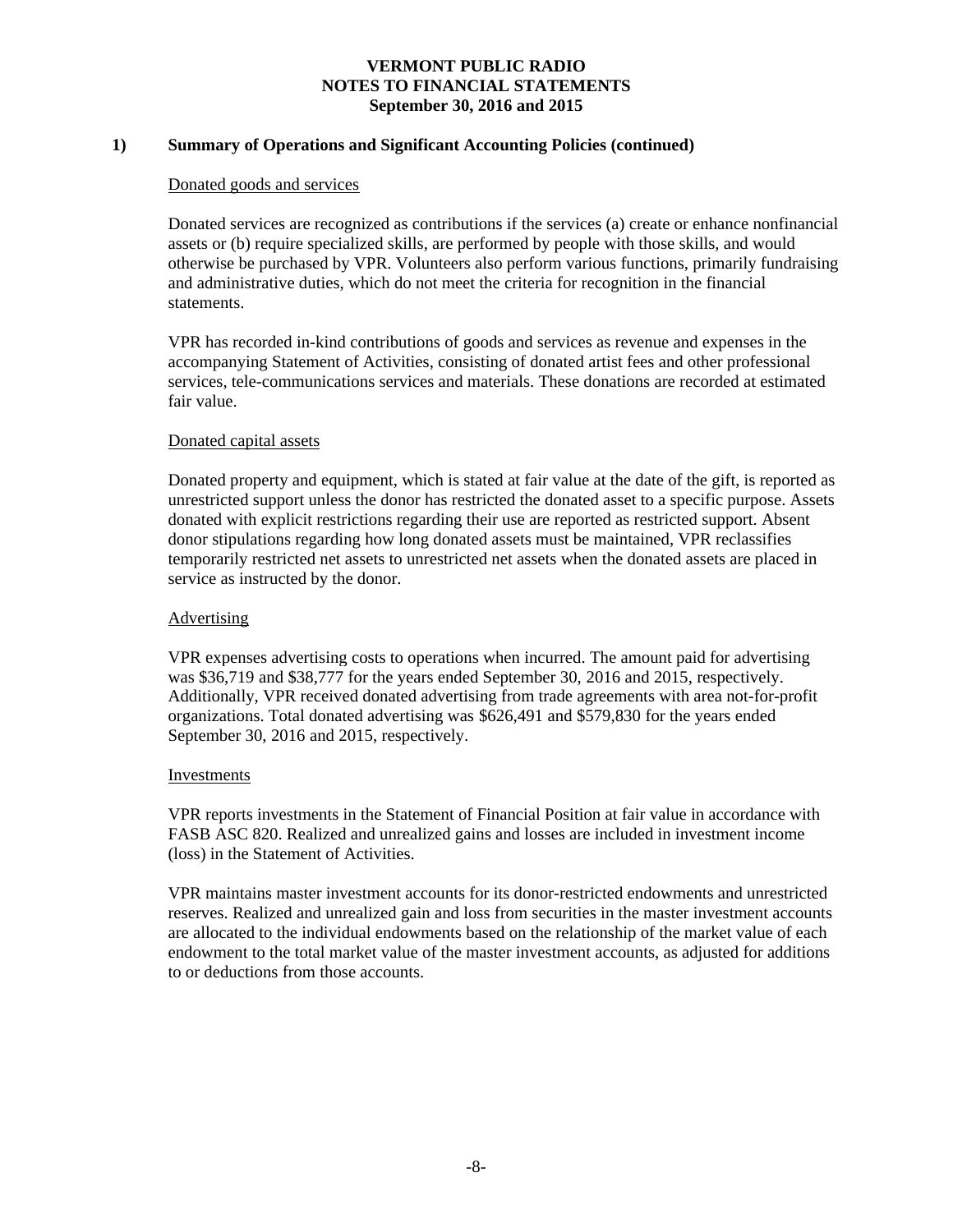## **1) Summary of Operations and Significant Accounting Policies (continued)**

#### Fair value measurement

FASB ASC 820 provides the framework for measuring fair value. That framework provides a fair value hierarchy that prioritizes the inputs to valuation techniques used to measure fair value. The hierarchy gives the highest priority to unadjusted quoted prices in active markets for identical assets or liabilities (Level 1 measurements) and the lowest priority to unobservable inputs (Level 3 measurements). The three levels of the fair value hierarchy under FASB ASC 820 are described as follows:

Level 1: Inputs to the valuation methodology are unadjusted quoted prices for identical assets or liabilities in active markets that the organization has the ability to access.

Level 2: Inputs to the valuation methodology include: quoted prices for similar assets or liabilities in active markets; quoted prices for identical or similar assets or liabilities in inactive markets; inputs other than quoted prices that are observable for the asset or liability; and inputs that are derived principally from or corroborated by observable market data by correlation or other means. If the asset or liability has a specified (contractual) term, the Level 2 input must be observable for substantially the full term of the asset or liability.

Level 3: Inputs to the valuation methodology are unobservable and significant to the fair value measurement.

The asset or liability's fair value measurement level within the fair value hierarchy is based on the lowest level of any input that is significant to the fair value measurement. Valuation techniques must maximize the use of observable inputs and minimize the use of unobservable inputs. (See note 5)

### Property and equipment

Property and equipment are stated at cost and are depreciated over their estimated useful economic lives by the straight-line method. VPR's policy is to capitalize all significant betterments with a cost or value of \$1,000 or more and a useful life of at least one year.

### FCC licenses

FCC licenses are indefinite-lived intangibles and are tested annually for impairment, or more frequently if an event occurs or circumstances change that would indicate an impairment. The unit of accounting used to test FCC licenses represents all licenses owned and operated by VPR, as such licenses are used together, are complimentary to each other and are representative of the best use of those assets. Management determined that there was no impairment of the carrying value of FCC licenses for the years ended September 30, 2016 and 2015.

# Estimates

The preparation of financial statements in conformity with accounting principles generally accepted in the United States requires management to make estimates and assumptions that affect certain reported amounts and disclosures. Accordingly, actual results could differ from those estimates.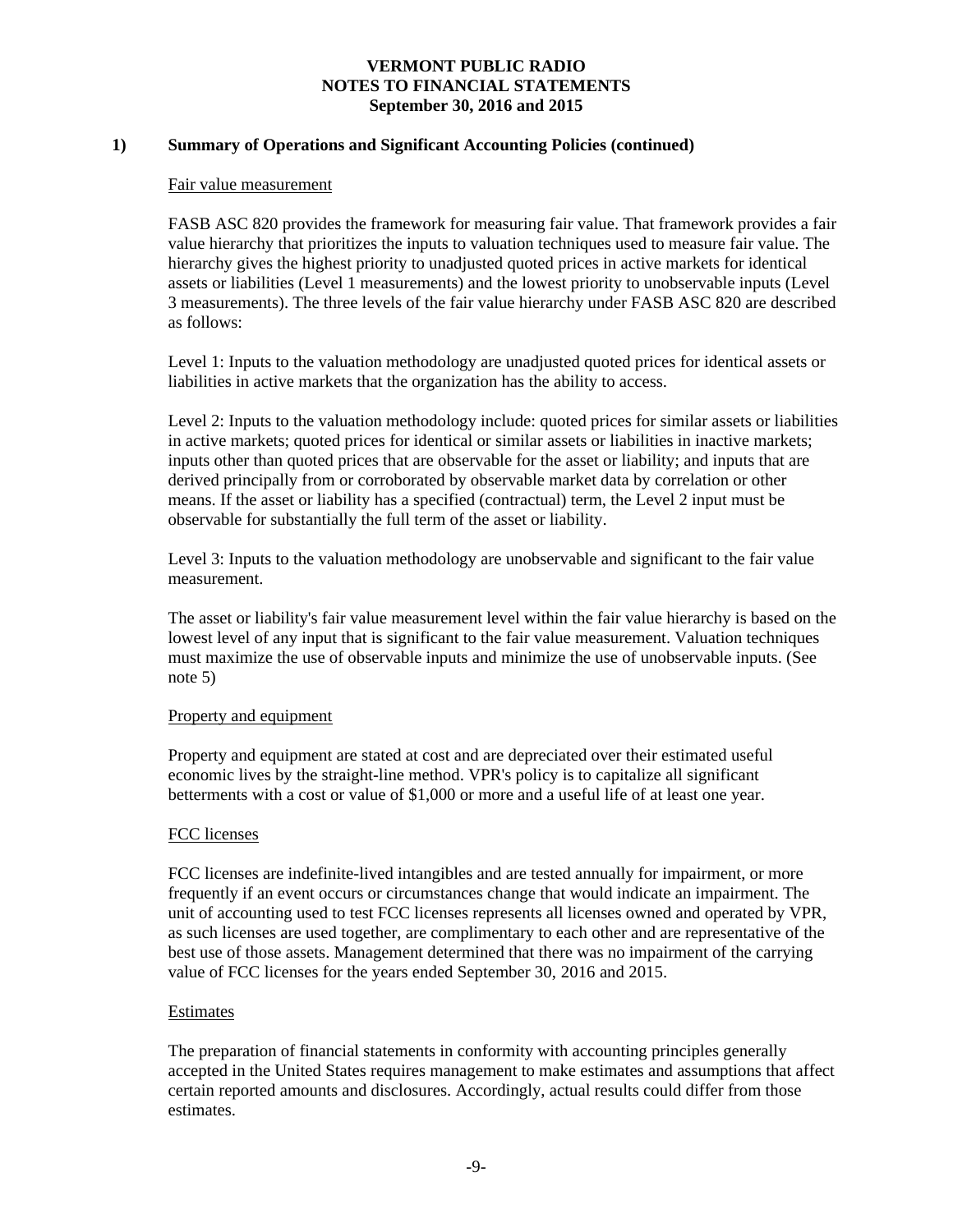### **2) Pledges Receivable**

Pledges receivable consist of unconditional promises to give and are due from individuals and foundations. Pledges receivable are due to be collected as follows at September 30:

|                                               | 2016       | 2015       |
|-----------------------------------------------|------------|------------|
| Promises to give are due in:                  |            |            |
| Less than one year                            | 1,355,399  | 1,175,200  |
| One to five years                             | 1,651,061  | 2,296,690  |
| Greater than five years                       | 3,100      | 5,500      |
|                                               | 3,009,560  | 3,477,390  |
| Discount to present value at 5% rate          | (136, 332) | (213,718)  |
| Allowance for estimated uncollectible pledges | (158, 496) | (197, 174) |
|                                               | 2,714,732  | 3,066,498  |

Conditional promises are recognized as revenue when the conditions on which they depend have been substantially met. As of September 30, 2016, VPR has received conditional pledges for future support totaling approximately \$3,170,000 for Creating a Sound Future Endowment and \$1,000,000 for the VPR Next Campaign, for which conditions stipulated by the donors have not yet been met.

# **3) Underwriting Receivable**

Underwriting receivable consists of the following at September 30:

|                                                    | 2016     | 2015     |
|----------------------------------------------------|----------|----------|
| Due within one year                                | 221.746  | 254,519  |
| Less allowance for estimated uncollectible amounts | (20,000) | (30.000) |
|                                                    | 201.746  | 224.519  |

# **4) Property and Equipment**

Property and equipment consists of the following at September 30:

|                                       | 2016            | 2015          |
|---------------------------------------|-----------------|---------------|
| <b>Building</b>                       | \$<br>8,580,724 | \$<br>342,122 |
| Towers                                | 497,596         | 512,795       |
| Transmitters, antennae and satellites | 4,917,150       | 5,144,171     |
| Building improvements                 | 1,014,197       | 1,777,210     |
| Studio equipment                      | 797,530         | 1,012,385     |
| Furniture and equipment               | 1,060,679       | 1,399,292     |
| Transportation equipment              | 110,598         | 110,598       |
| Assets not yet in service             | 200,540         | 2,655,672     |
|                                       | 17,179,014      | 12,954,245    |
| Less accumulated depreciation         | (4,971,923)     | (6,591,710)   |
|                                       | \$12,207,091    | 6,362,535     |

Depreciation expense was \$553,553 and \$562,657 for the years ended September 30, 2016 and 2015, respectively. Interest capitalized during the construction period was \$61,574 and \$0 for the years ended September 30, 2016 and 2015, respectively.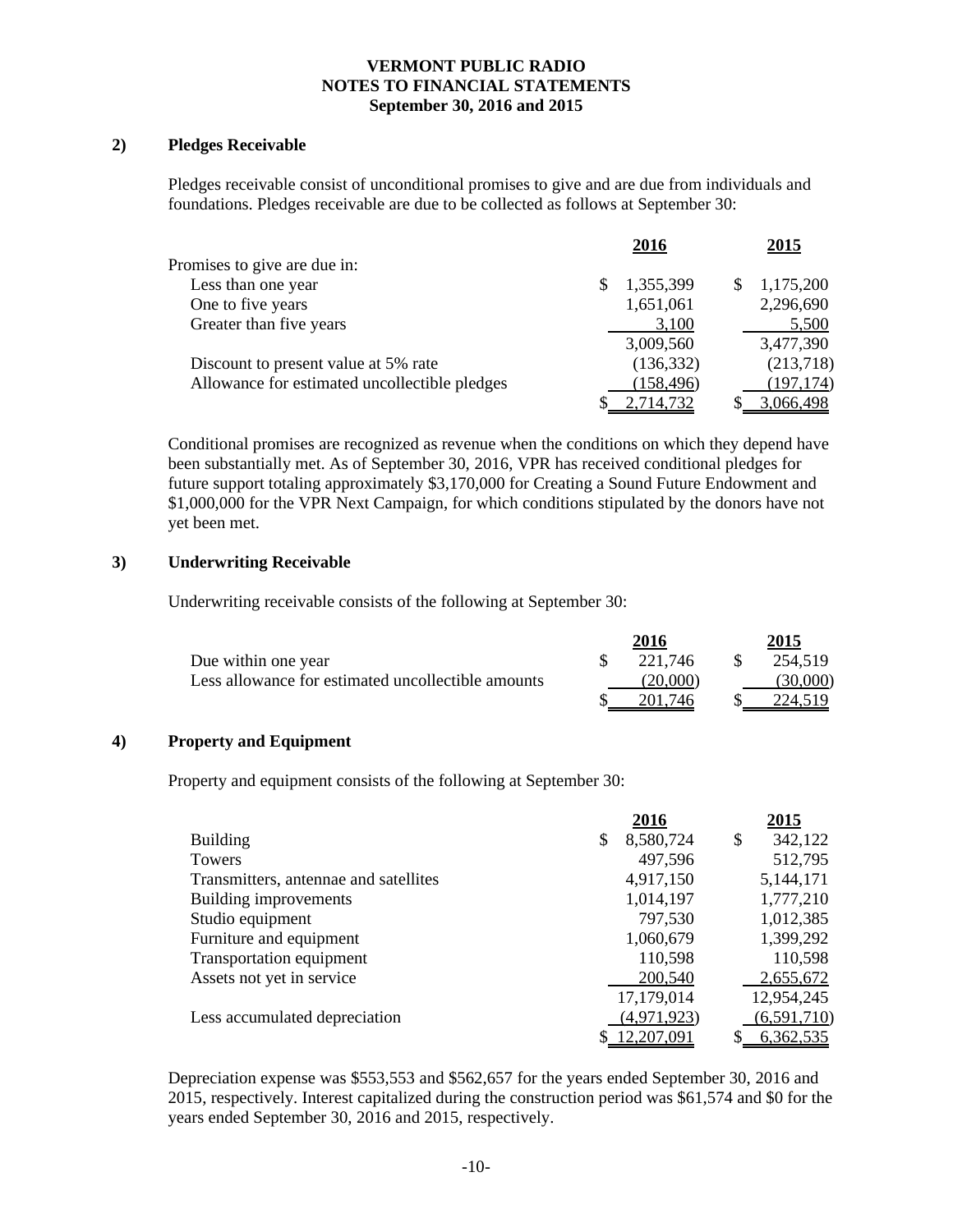### **4) Property and Equipment (continued)**

Assets not yet in service at September 30, 2016 consists of uninstalled equipment. In 2015 assets not yet in service consisted of construction in progress for the expansion of the Organization's office building in Colchester and uninstalled equipment.

### **5) Investments**

VPR's investments include both donor-restricted endowment funds and funds designated by the Board of Directors for unrestricted reserves. At year end, investments consist of the following:

|                                        | <b>Fair Value</b> |            |    |           |
|----------------------------------------|-------------------|------------|----|-----------|
|                                        |                   | 2016       |    | 2015      |
| Cash and money funds                   | \$                | 319,786    | \$ | 398,113   |
| U.S. treasury note                     |                   | 30,036     |    |           |
| Corporate bonds                        |                   | 1,549,631  |    | 1,638,459 |
| Equity securities                      |                   | 4,148,617  |    | 4,267,639 |
| Asset-backed securities                |                   | 48,785     |    | 59,962    |
| Mutual funds                           |                   | 1,275,476  |    | 873,179   |
| Exchange traded funds                  |                   | 2,519,785  |    | 2,287,331 |
| Alternative investment, FreshTracks II |                   | 128,102    |    | 118,176   |
|                                        |                   | 10,020,218 |    | 9,642,859 |

Investment income (loss) consists of the following for the years ended September 30:

|                                              | 2016      | 2015        |
|----------------------------------------------|-----------|-------------|
| Interest and dividend income                 | 292,583   | 250,317     |
| Net realized gain (loss) on investment       | (34,748)  | 591,127     |
| Net unrealized gain (loss) on investments    | 567,228   | (1,003,269) |
| Amortization, investment fees and other fees | (101,908) | (124, 822)  |
|                                              |           | (286,647)   |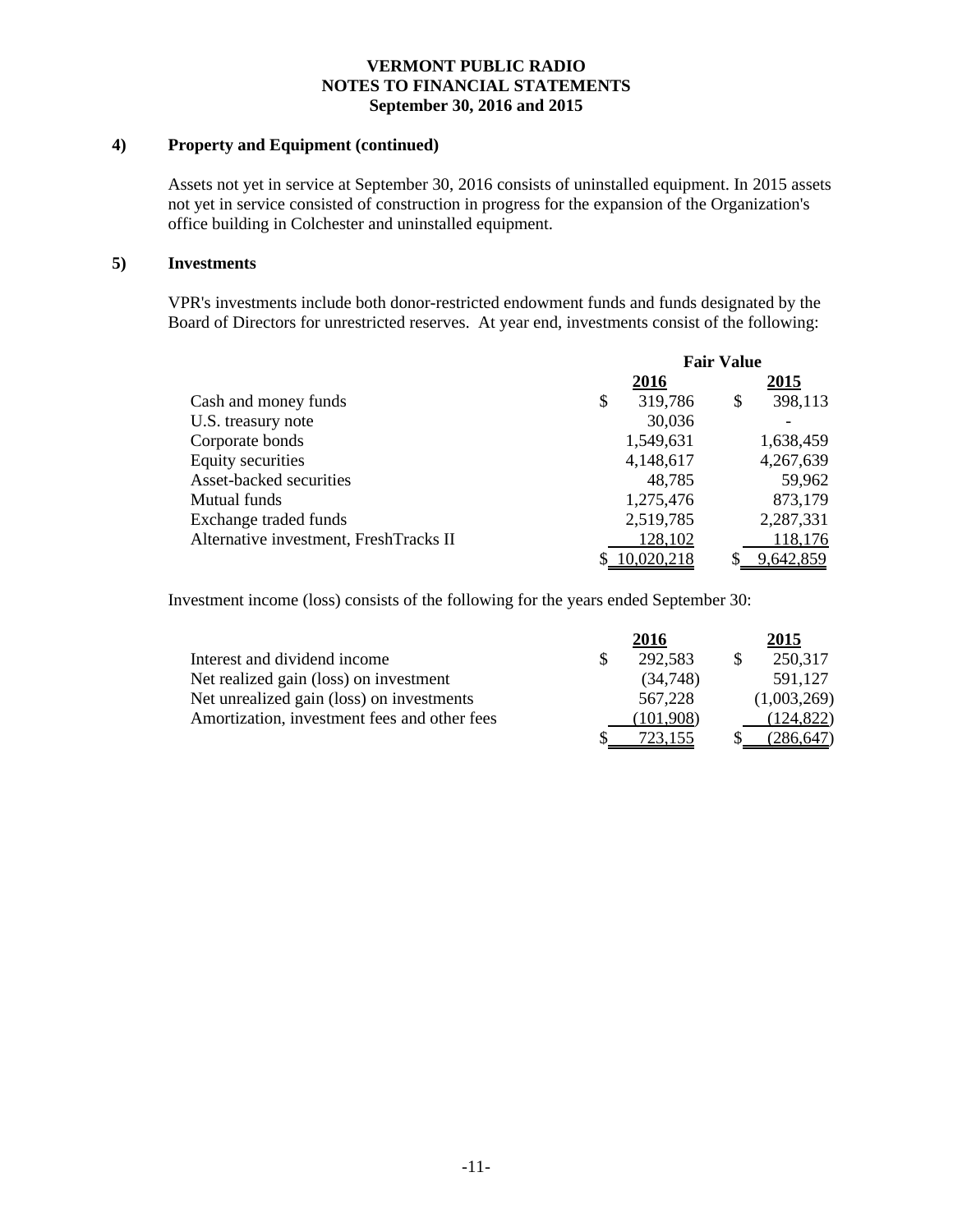# **5) Investments (continued)**

# *Valuation Hierarchy*

The following tables provide the assets carried at fair value measured on a recurring basis under the fair value hierarchy of FASB ASC 820 as of September 30, 2016 and 2015:

|                          |                | Fair value measurements at |                    |                    |  |  |  |  |
|--------------------------|----------------|----------------------------|--------------------|--------------------|--|--|--|--|
|                          |                | September 30, 2016 using   |                    |                    |  |  |  |  |
|                          |                | Quoted                     | <b>Significant</b> | <b>Significant</b> |  |  |  |  |
|                          | Carrying       | prices                     | other              | un-                |  |  |  |  |
|                          | value (fair    | in active                  | observable         | observable         |  |  |  |  |
|                          | value at Sept. | markets                    | inputs             | inputs             |  |  |  |  |
|                          | 30, 2016       | (Level 1)                  | (Level 2)          | (Level 3)          |  |  |  |  |
| Investments:             |                |                            |                    |                    |  |  |  |  |
| Cash and money funds     | 319,786<br>\$  | \$.<br>319,786             | \$                 | \$                 |  |  |  |  |
| U.S. treasury note       | 30,036         | 30,036                     |                    |                    |  |  |  |  |
| Corporate bonds          | 1,549,631      | 1,549,631                  |                    |                    |  |  |  |  |
| <b>Equity securities</b> | 4,148,617      | 4,148,617                  |                    |                    |  |  |  |  |
| Asset-backed securities  | 48,785         | 48,785                     |                    |                    |  |  |  |  |
| Mutual funds             | 1,275,476      | 1,275,476                  |                    |                    |  |  |  |  |
| Exchange traded funds    | 2,519,785      | 2,519,785                  |                    |                    |  |  |  |  |
| Alternative investment   |                |                            |                    |                    |  |  |  |  |
| FreshTracks II           | 128,102        |                            |                    | 128.102            |  |  |  |  |
| Total investments        | \$10,020,218   | \$9,892,116                | \$                 | 128,102            |  |  |  |  |
| Fair value of beneficial |                |                            |                    |                    |  |  |  |  |
| interests in trusts      | S<br>780.779   | \$                         | 780,779            |                    |  |  |  |  |

|                                                 |                                                       | Fair value measurements at<br>September 30, 2015 using |                                                                  |                                                                |  |  |  |  |
|-------------------------------------------------|-------------------------------------------------------|--------------------------------------------------------|------------------------------------------------------------------|----------------------------------------------------------------|--|--|--|--|
|                                                 | Carrying<br>value (fair<br>value at Sept.<br>30, 2015 | Quoted<br>prices<br>in active<br>markets<br>(Level 1)  | <b>Significant</b><br>other<br>observable<br>inputs<br>(Level 2) | <b>Significant</b><br>un-<br>observable<br>inputs<br>(Level 3) |  |  |  |  |
| Investments:                                    |                                                       |                                                        |                                                                  |                                                                |  |  |  |  |
| Cash and money funds                            | \$.<br>398,113                                        | \$<br>398,113                                          | \$                                                               | \$                                                             |  |  |  |  |
| Corporate bonds                                 | 1,638,459                                             | 1,638,459                                              |                                                                  |                                                                |  |  |  |  |
| Equity securities                               | 4,267,639                                             | 4,267,639                                              |                                                                  |                                                                |  |  |  |  |
| Asset-backed securities                         | 59,962                                                | 59,962                                                 |                                                                  |                                                                |  |  |  |  |
| Mutual funds                                    | 873,179                                               | 873,179                                                |                                                                  |                                                                |  |  |  |  |
| Exchange traded funds<br>Alternative investment | 2,287,331                                             | 2,287,331                                              |                                                                  |                                                                |  |  |  |  |
| FreshTracks II                                  | <u>118,176</u>                                        |                                                        |                                                                  | 118,176                                                        |  |  |  |  |
| Total investments                               | \$9,642,859                                           | \$9,524,683                                            | \$.                                                              | 118,176                                                        |  |  |  |  |
| Fair value of beneficial                        |                                                       |                                                        |                                                                  |                                                                |  |  |  |  |
| interests in trusts                             | 716,709<br>\$                                         | \$                                                     | 716,709                                                          |                                                                |  |  |  |  |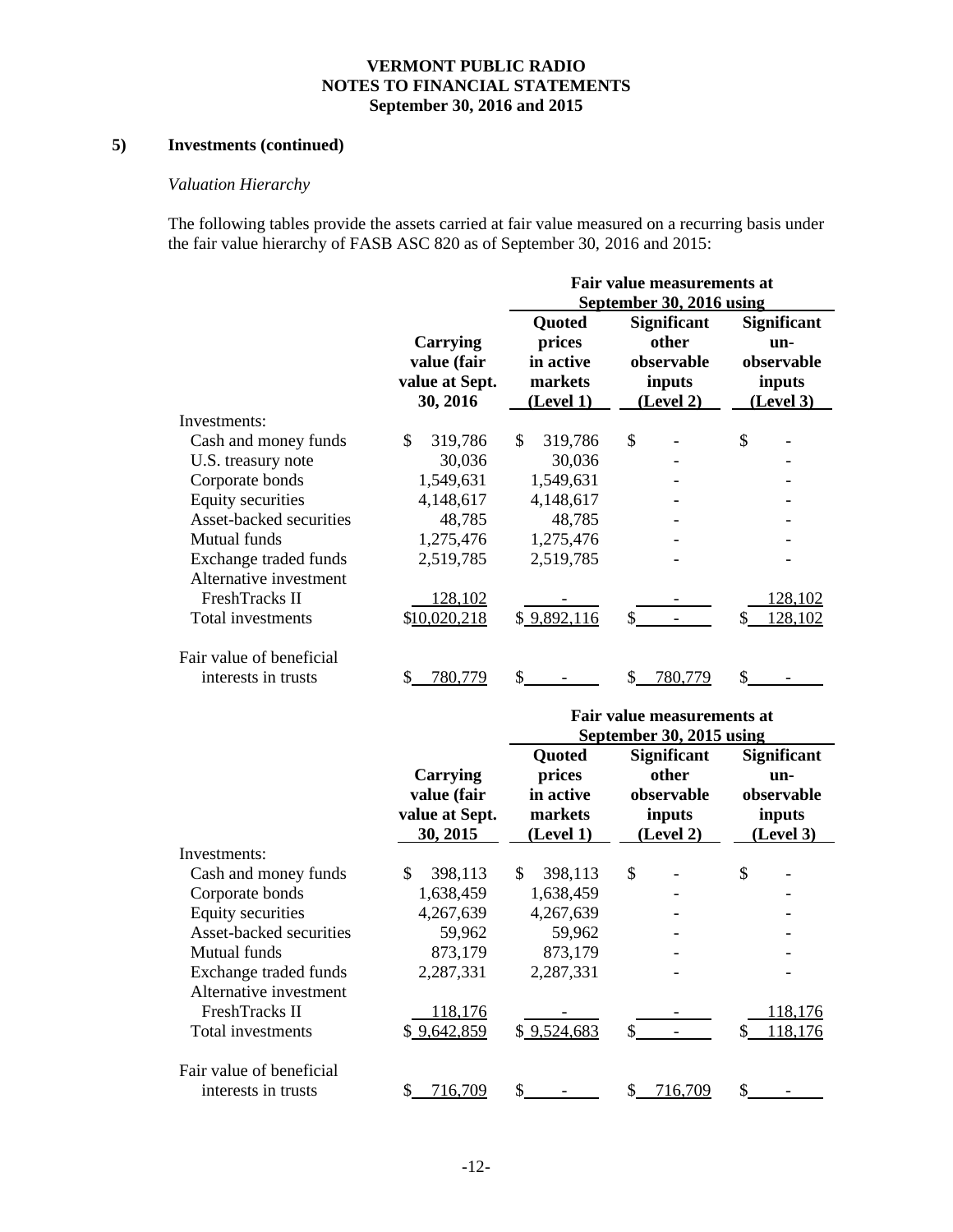## **5) Investments (continued)**

In 2008, VPR agreed to invest up to \$350,000 with FreshTracks II, a venture capital fund. As of September 30, 2016 VPR had invested a total of \$308,142. Since 2008 stock and cash distributions received from the fund were \$115,133. The fair value of the Investment in FreshTracks II, as reported by the fund, was \$128,102 and \$118,176 at September 30, 2016 and 2015, respectively. A VPR Board member, joining the Board in 2010, is a co-founder and Senior Advisor to FreshTracks Capital, which manages the fund.

Changes in the FreshTracks II investment (Level 3) are as follows:

|                                       | 2016          | 2015      |
|---------------------------------------|---------------|-----------|
| <b>Beginning Balance</b>              | \$<br>118,176 | 159,161   |
| Contributions                         | 6,217         |           |
| Included in investment income (loss): |               |           |
| Fees and expenses                     | (3,858)       | (4,872)   |
| Interest income                       |               |           |
| Unrealized valuation change           | 41,414        | (28, 345) |
| Realized loss - included in realized  |               |           |
| gain (loss) on investments            | (33, 849)     | (7,771)   |
| Ending balance                        | 128,102       | 118.176   |

### **6) Beneficial Interests in Trusts**

Beneficial interests in trusts are recorded at fair value of the underlying investments, which approximates the present value of the future payment VPR will receive. For remainder interest trusts quantitative factors include a long-term average growth rate of 5 percent and a discount rate of 5 percent. The estimated fair value of beneficial interests in trusts as of September 30, 2016 and 2015 was \$780,779 and \$716,709, respectively.

# **7) Endowment Net Asset**

The State of Vermont enacted the Uniform Prudent Management of Institutional Funds Act of 2006 (UPMIFA) effective May 5, 2009, the provisions of which apply to endowment funds existing or established after that date. VPR adopted UPMIFA for the year ended September 30, 2009. VPR has interpreted the law as requiring prudent management of its endowment funds with a view to supporting VPR and giving due regard to increasing the value of its donor-restricted endowment funds over the long-term, absent donor stipulations to the contrary. As a result of this interpretation, VPR classifies as permanently restricted net assets (a) the original value of gifts donated to the permanent endowment, (b) the original value of subsequent gifts to the permanent endowment and (c) accumulations to the permanent endowment made in accordance with the direction of the applicable donor gift instrument at the time the accumulation is added to the endowment funds. The remaining portion of the donor-restricted endowment funds that are not classified as permanently restricted net assets are classified as temporarily restricted net assets until those amounts are appropriated for expenditure by VPR in a manner consistent with the standard of prudence prescribed by UPMIFA.

VPR has adopted investment and spending policies for endowment assets that attempt to provide a predictable stream of funding for programs supported by its endowment while seeking to maintain the purchasing power of the endowment assets. Endowment assets include those assets of donor-restricted funds that VPR must hold in perpetuity as well as unrestricted reserve funds.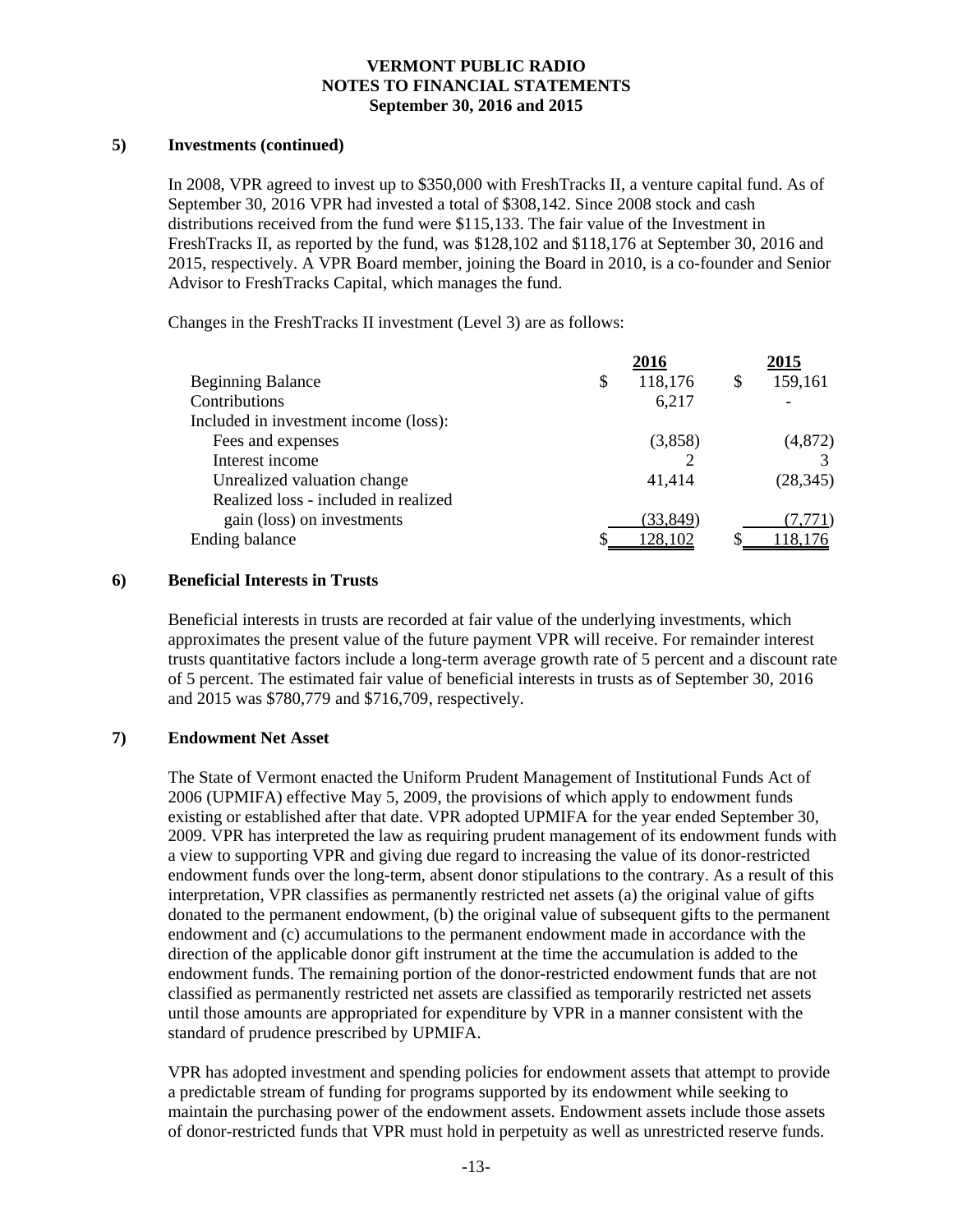### **7) Endowment Net Asset (continued)**

Changes in endowment net assets were as follows for the years ended September 30, 2015 and 2016:

|                               | <b>Unrestricted</b> | <b>Temporarily</b> | <b>Permanently</b> |              |
|-------------------------------|---------------------|--------------------|--------------------|--------------|
|                               | <b>Reserves</b>     | <b>Restricted</b>  | <b>Restricted</b>  | <b>Total</b> |
| Fair value October 1, 2014    | \$1,490,077         | \$1,776,750        | \$7,093,291        | \$10,360,118 |
| Contributions                 | 10,064              |                    | 55,277             | 65,341       |
| <b>Unrealized losses</b>      | (122, 172)          | (878,900)          |                    | (1,001,072)  |
| Net investment income         | 97,374              | 615,027            |                    | 712,401      |
| Withdrawal for capital        |                     |                    |                    |              |
| campaign expenses             | (231, 644)          |                    |                    | (231, 644)   |
| Appropriated for VPR Next     |                     |                    |                    |              |
| campaign                      |                     | (71, 470)          |                    | (71, 470)    |
| Strategic draw                | (56,000)            |                    |                    | (56,000)     |
| Appropriated for operations   |                     | (134, 946)         |                    | (134, 946)   |
| Other                         | (24, 813)           | 24,913             | 31                 | 131          |
| Fair value September 30, 2015 | 1,162,886           | 1,331,374          | 7,148,599          | 9,642,859    |
| Contributions                 | 182,963             |                    | 19,431             | 202,394      |
| Unrealized gains              | 59,907              | 507,094            |                    | 567,001      |
| Net investment income         | 20,996              | 132,649            |                    | 153,645      |
| Withdrawal for capital        |                     |                    |                    |              |
| campaign expenses             | (130,073)           |                    |                    | (130,073)    |
| Strategic draw                | (168, 247)          |                    |                    | (168, 247)   |
| Appropriated for operations   |                     | (247, 829)         |                    | (247, 829)   |
| Other                         | (1,140)             | (359)              |                    | (1, 499)     |
| Fair value September 30, 2016 | \$1,127,292         | 1,722,929          | \$ 7,168,030       | \$10,018,251 |

## **8) Line of Credit**

VPR had a \$400,000 line of credit available from People's United Bank with interest at the Wall Street Journal prime rate, with a minimum rate of 3.5%, which matured in August 2015. The effective interest rate was 3.5%.

During December 2016 VPR obtained a \$450,000 line of credit from Merchant's Bank with interest at 0.5% below the Wall Street Journal prime rate, with a minimum rate of 3.25%, which matures in February 2018.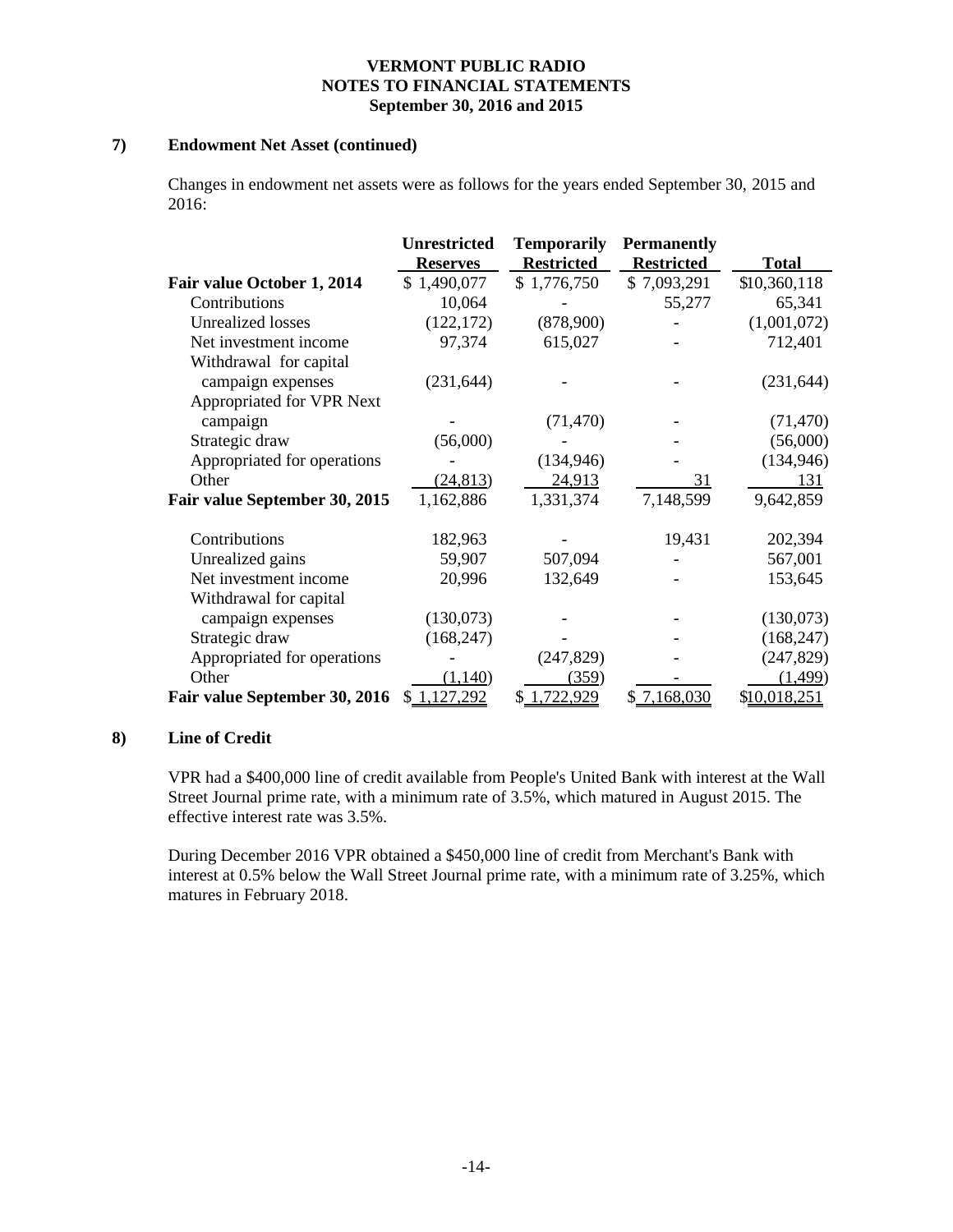# **9) Long-Term Debt**

| Long-term debt consists of the following at September 30: |    |             |           |
|-----------------------------------------------------------|----|-------------|-----------|
|                                                           |    | <u>2016</u> | 2015      |
| Merchants Bank:                                           |    |             |           |
| \$5,000,000 construction loan dated September 2015,       |    |             |           |
| interest only monthly installments and annual principal   |    |             |           |
| payments, variable interest 0.5% below the Wall Street    |    |             |           |
| Journal Prime Rate with a floor of 2.75% (3% and          |    |             |           |
| 2.75% at September 30, 2016 and 2015, respectively).      |    |             |           |
| Matures December 2020. Secured by assignment of           |    |             |           |
| pledges receivable, non-restricted marketable securities  |    |             |           |
| and mortgage deed. Merchants held in escrow \$250,098     |    |             |           |
| and \$0 at September 30, 2016 and 2015, respectively.     | S. | 4,341,520   | \$        |
| \$200,000 software acquisition note dated October         |    |             |           |
| 2012, payable in monthly installments of \$4,511,         |    |             |           |
| including interest at 3.95% unsecured, matured in         |    |             |           |
| December 2015.                                            |    |             | 13,879    |
| Total long-term debt                                      |    | 4,341,520   | 13,879    |
| Less current portion                                      |    | (341.520)   | (13, 879) |
| Long-term debt, less current portion                      |    | 4.000.000   |           |

Future maturities of long-term debt are as follows for the years ending September 30,

| 2017  | \$<br>341,520   |
|-------|-----------------|
| 2018  | 1,500,000       |
| 2019  | 1,000,000       |
| 2020  | 1,000,000       |
| 2021  | 500,000         |
| Total | \$<br>4,341,520 |

# **10) Retirement Plans**

VPR sponsors a 401(k) defined contribution retirement plan for employees that have attained age 21 and have completed one month of service. VPR contributes a safe harbor match equal to 100% of the first 3% of salary deferrals, and 50% of the next 2% of salary deferrals up to a maximum match of 4%. In addition, VPR, at its discretion, may make additional contributions for each employee based on a percentage of annual compensation. Total contributions to the plan were \$122,269 and \$115,909 for the years ended September 30, 2016 and 2015, respectively.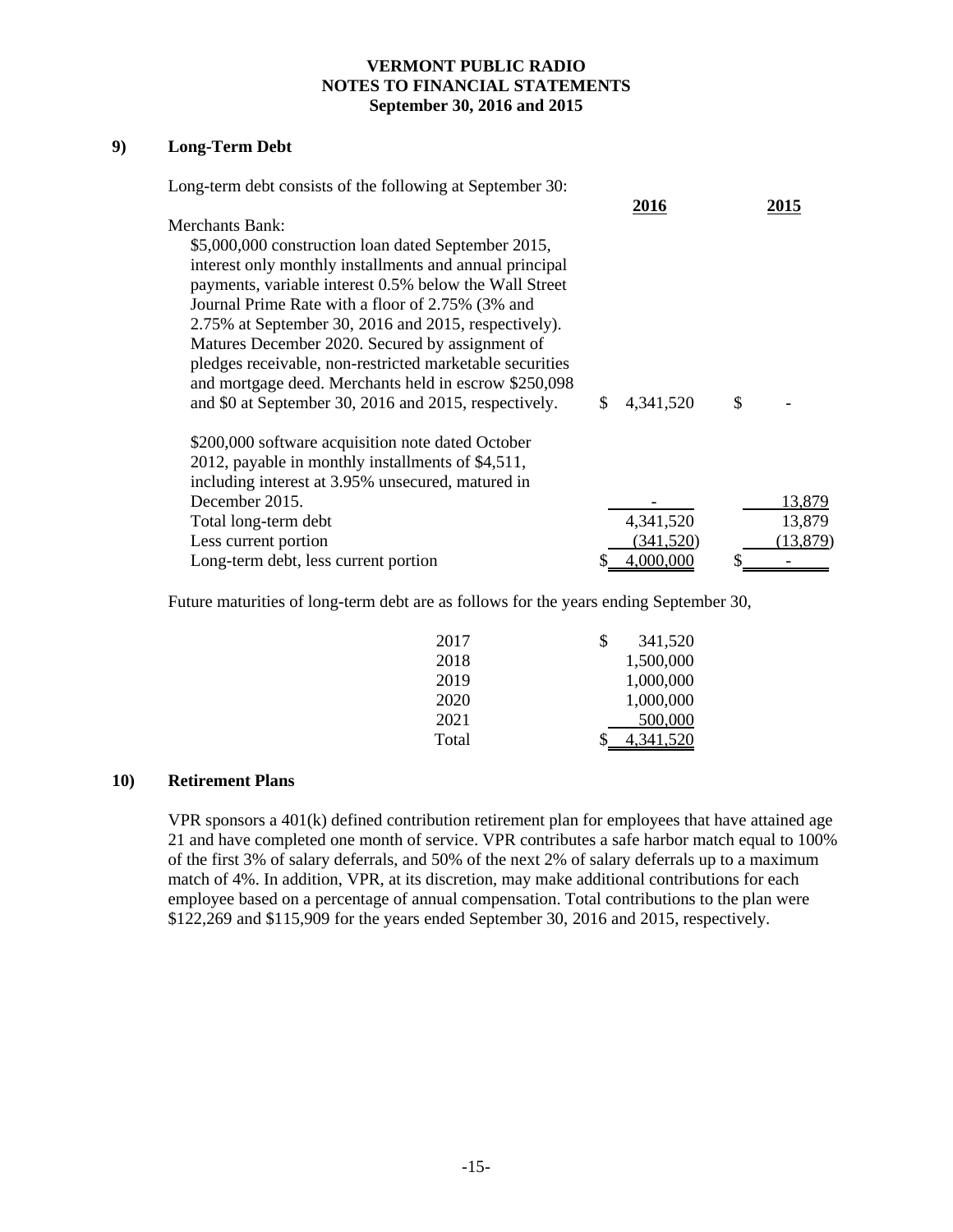## **11) Operating Leases**

VPR leases certain equipment, transmitting facilities and sites, and storage areas under operating leases that expire through 2030. Rent expense for these leases was \$236,009 and \$231,830 for the years ended September 30, 2016 and 2015, respectively.

Future minimum rental payments under noncancelable agreements for the years ending September 30 are as follows:

| 2017       | 208,000<br>\$ |  |
|------------|---------------|--|
| 2018       | 183,000       |  |
| 2019       | 151,000       |  |
| 2020       | 118,000       |  |
| 2021       | 73,000        |  |
| Thereafter | 198,000       |  |
| Total      | 931,000       |  |

# **12) Temporarily Restricted Net Assets**

### Journalism Fund

Vermont Public Radio established the Journalism Fund in 2010 to provide financial resources that support VPR's vision of becoming the most relevant media institution in Vermont by increasing the organization's journalistic capability and capacity.

The Fund is designed to support a range of initiatives, including but not limited to, the following:

- Projects that strengthen regional news coverage.
- Expansion of in-depth, enterprise and investigative reporting.
- Professional development and training programs that heighten the quality of reporting.
- Opportunities to create multi-platform content delivery, including on-air, online and mobile.
- Partnerships with other media organizations.
- Technology that advances reporting capacity and/or depth.

# VPR Next Campaign

# *VPR Building Expansion & Renovation Fund*

In 2014 the VPR Building Expansion & Renovation Fund was established as a primary component of the VPR Next campaign intended to make up \$8,000,000 of the \$10,000,000 goal of the campaign. The fund was to provide the resources for VPR to expand its existing studios and renovate its historic building. The funds purpose included direct construction costs, permitting, professional services, as well as necessary furniture, fixtures, and equipment. The building expansion and renovation were substantially complete by September 30, 2016.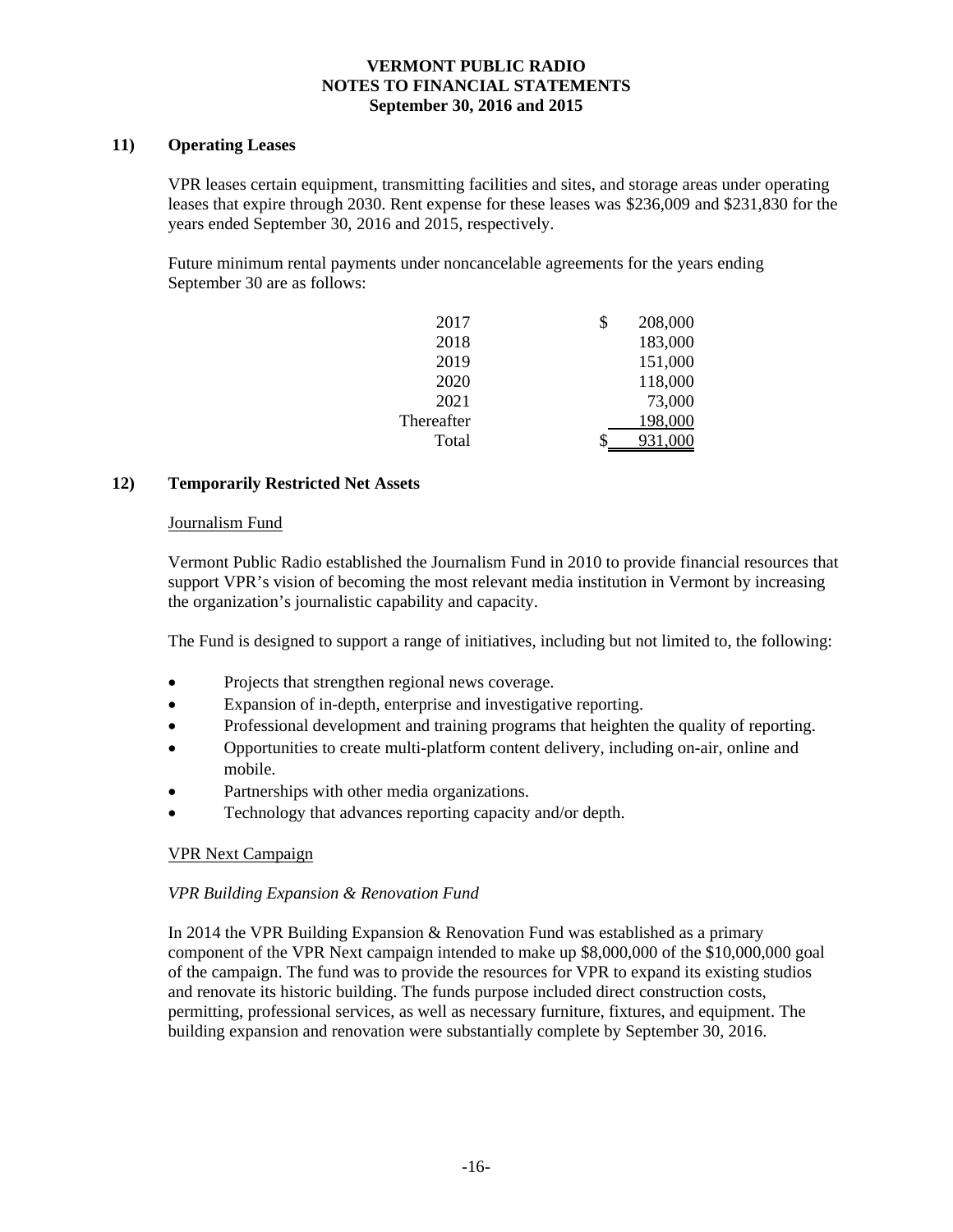### **12) Temporarily Restricted Net Assets (continued)**

### VPR Next Campaign (continued)

### *VPR Next Innovation Fund*

In 2014 the VPR Innovation Fund was established as part of the VPR Next campaign and was intended to make up the remaining \$2,000,000 of the \$10,000,000 goal of the campaign. The fund will allow VPR to be nimble in a dynamic media landscape, remain competitive in light of changing technology and demographics, and seize opportunities which strengthen its public service mission, particularly in the areas of new programming, journalism, music, and digital initiatives. The Fund was created as as a flexible innovation fund that will allow the organization to take advantage of opportunities as they arise.

As of September 30, 2016 VPR had received pledges and payments of approximately \$7,800,000 for the VPR Next Campaign. VPR Next campaign expenditures surpassed the amount of pledges and payments received as of September 30, 2016. The VPR Next campaign temporarily restricted balance has been released from restriction and is \$0 at September 30, 2016.

Temporarily restricted net assets consist of the following at September 30:

|                                  | 2016      | 2015      |
|----------------------------------|-----------|-----------|
| Journalism fund                  | 44.471    | 125,537   |
| <b>VPR</b> Next campaign         |           | 3,147,862 |
| Unappropriated endowment balance | 1.722.929 | 1,331,374 |
|                                  | .767.400  | 4.604.773 |

### **13) Permanently Restricted Net Assets**

### Creating a Sound Future Endowment

The Creating a Sound Future (CSF) Endowment was created in 2004 when a five-year campaign was launched to raise \$10 million to provide support for VPR's long-term stability. The four specific endowment initiatives supported by the CSF Endowment are:

- 1. Fiscal independence
- 2. New program initiatives
- 3. New technologies
- 4. Continued programming

CSF donations are invested in perpetuity with the total income from these investments to be used for the stated purpose of the Fund.

### Charles and Terry Phillips Classical Music Endowment

The Charles and Terry Phillips Classical Music Endowment was created in 2002 with a gift of \$1,002,497 with the donor stipulation to "support the broadcast of classical music on VPR." The original fund documents specify that, in the event the VPR Board of Directors determines that conditions or circumstances are such or have so changed as to make it impossible or impractical to continue the broadcast of classical music on VPR, then the Board may apply the funds to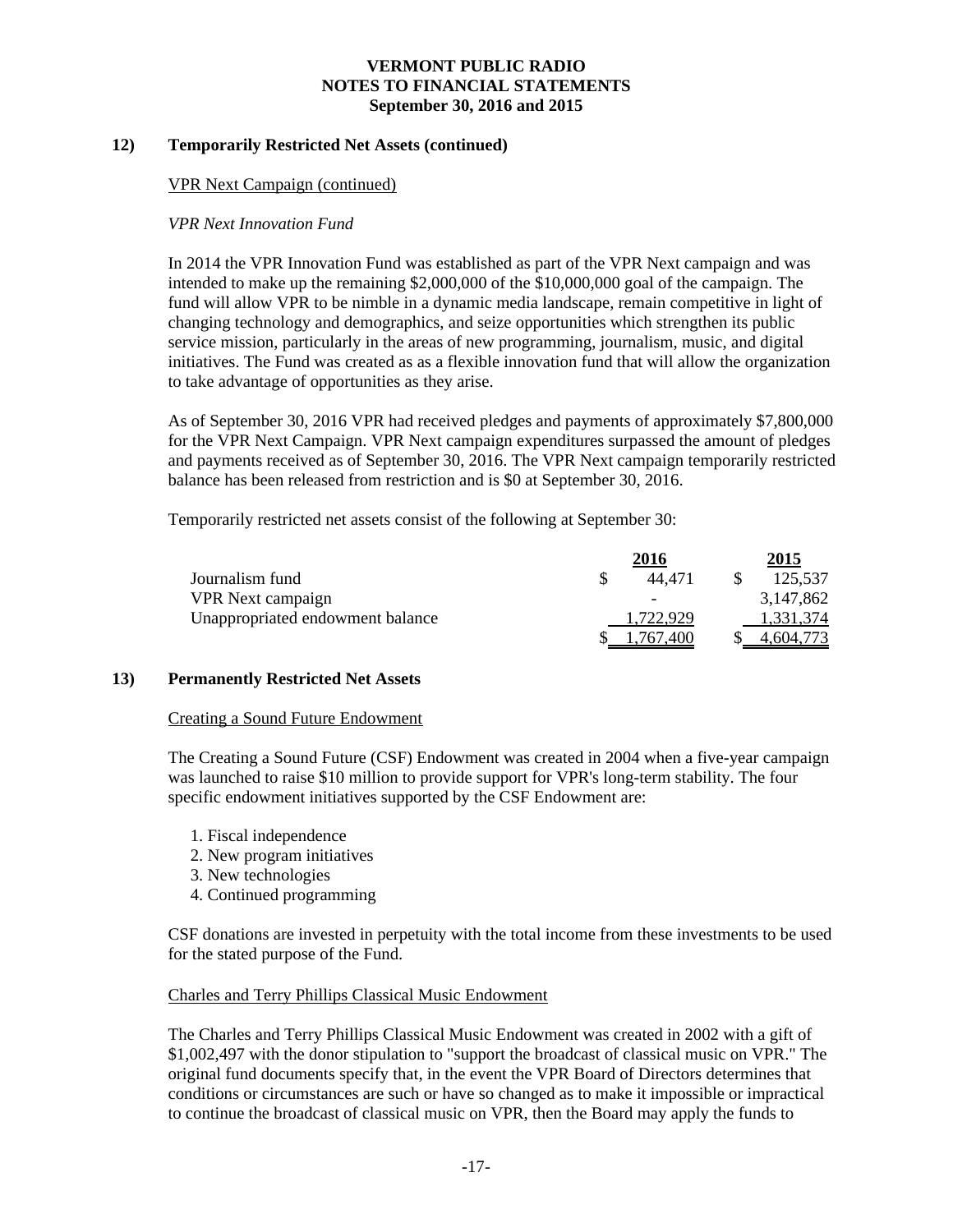## **13) Permanently Restricted Net Assets (continued)**

### Charles and Terry Phillips Classical Music Endowment (continued)

benefit such purposes as most closely approximates the original purpose. VPR continues to use the income from this endowment to support its broadcast of classical music.

Permanently restricted gifts are invested in accordance with VPR's investment policies. The income used in each year to support the initiatives is based on the spending rate determined by the Board of Directors, and is reported as unrestricted investment income.

Permanently restricted net assets as of September 30, 2016 and 2015 consist of the following donor-restricted funds to be held in perpetuity:

|                                                      | 2016      | 2015      |
|------------------------------------------------------|-----------|-----------|
| Creating a Sound Future Endowment:                   |           |           |
| Beneficial interest in trusts                        | 780.779   | 716,709   |
| Direct gifts, pledge payments and pledges receivable | 6,164,509 | 6,145,103 |
| Subtotal - Creating a Sound Future                   | 6,945,288 | 6,861,812 |
| Charles and Terry Philips Classical Music Endowment  | 1,003,522 | 1,003,497 |
|                                                      | 7,948,810 | 7,865,309 |

### **14) Unrestricted Reserves**

The Board of Directors has designated as reserves unrestricted investments of \$1,127,292 at September 30, 2016 and \$1,162,886 at September 30, 2015, to be used only in certain circumstances with prior approval of the Board of Directors.

### **15) Concentrations**

VPR maintains its cash balances at certain financial institutions located in Vermont. As of September 30, 2016 and 2015, there were certain balances on deposit in excess of the Federal Deposit Insurance Corporation (FDIC) insurance limit or held in uninsured investment or custody accounts. Although these funds were in excess of the standard FDIC insurance limits, VPR believes there is minimal risk of loss in these accounts.

As of September 30, 2016 and 2015, the investment balances held by National Financial Services (NFS) are insured by the Securities Investor Protection Corporation (SIPC) up to \$500,000 and in addition to SIPC protection NFS has arranged for coverage above this limit. Within NFS's excess of SIPC coverage, there is no per-account dollar limit on coverage of securities, but there is a peraccount limit of \$1.9 million on coverage of cash.

Receivable balances that may subject the Company to concentrations of credit risk consist of pledge and underwriting receivables from individuals and businesses located primarily in Vermont. Six individual donors accounted for 45 percent of the VPR Next campaign receivable balance at September 30, 2016. Three individual donors accounted for 36 percent of the VPR Next campaign receivable balance at September 30, 2015.